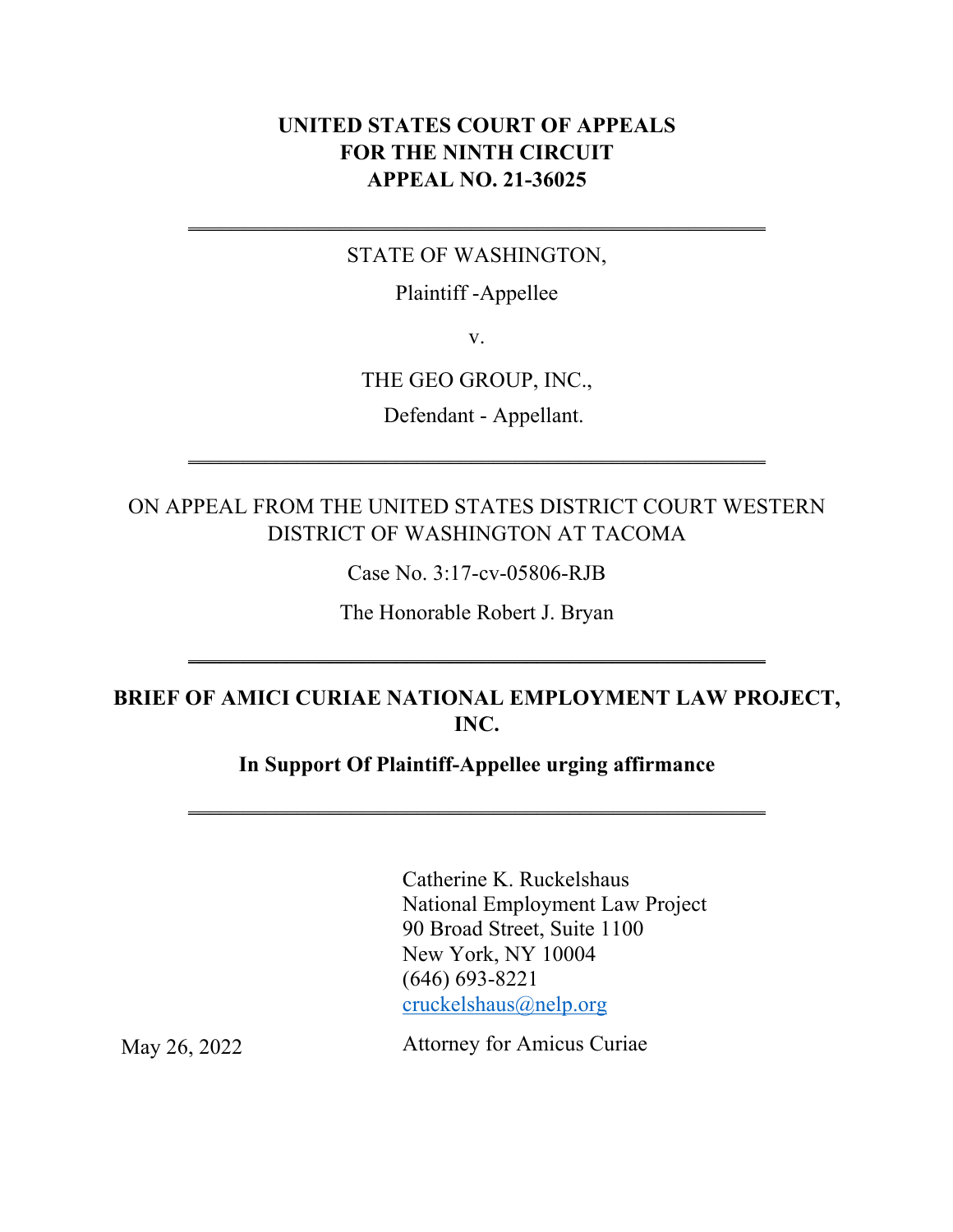## **CORPORATE DISCLOSURE STATEMENT PURSUANT TO FRAP 26.1 AND STATEMENTS PURSUANT TO FRAP 29(a)(2) and 29(a)(4)(e)**

Pursuant to Federal Rules of Appellate Procedure 26.1, 29(a)(2) and  $29(a)(4)(E)$ , amicus curiae hereby provides the following disclosure statements:

National Employment Law Project is a non-profit corporation that offers no stock, and there is no parent or publicly owned corporation that owns 10 percent or more of its stock.

Pursuant to Federal Rule of Appellate Procedure 29(a)(2), amicus states that all parties have consented to the filing of this brief.

Pursuant to Federal Rule of Appellate Procedure 29(a)(4)(e), amicus states that no party's counsel authored the brief in whole or in part; no party's counsel contributed money that was intended to fund preparing or submitting the brief; and no person other than amicus curiae or their counsel contributed money that was intended to fund preparing or submitting the brief.

Dated: May 26, 2022

Respectfully Submitted,

By: /s/ Catherine K. Ruckelshaus Catherine K. Ruckelshaus, counsel for amicus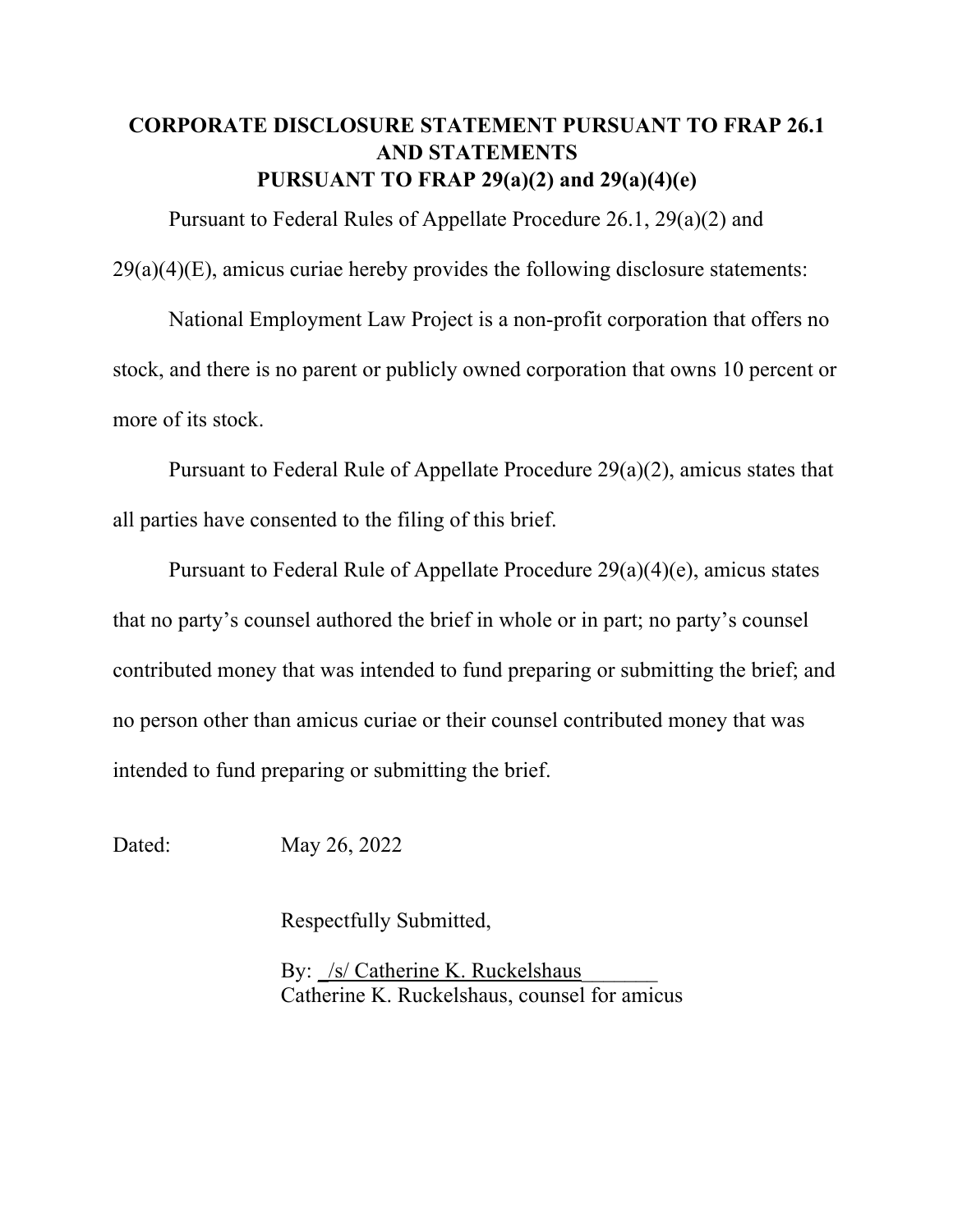# **TABLE OF CONTENTS**

| The Minimum Wage Act applies to plaintiffs, who are "employees" under<br>L.           |
|---------------------------------------------------------------------------------------|
| A. The MWA definitions track the FLSA's "suffer or permit to work". 4                 |
| Federal Supreme Court and lower court decisions prohibit private companies<br>$\Pi$ . |
| The MWA bars private employers like GEO from using federal contracts to<br>Ш.         |
| Permitting employers like GEO to skirt minimum wage requirements hurts<br>IV.         |
| A. GEO's underpayments harm workers and their families14                              |
|                                                                                       |
| C. GEO's subminimum wage pay harms the public coffers and economy 16                  |
|                                                                                       |
| <b>CERTIFICATE OF COMPLIANCE</b>                                                      |
| CERTIFICATE OF SERVICE BY ELECTRONIC MEANS                                            |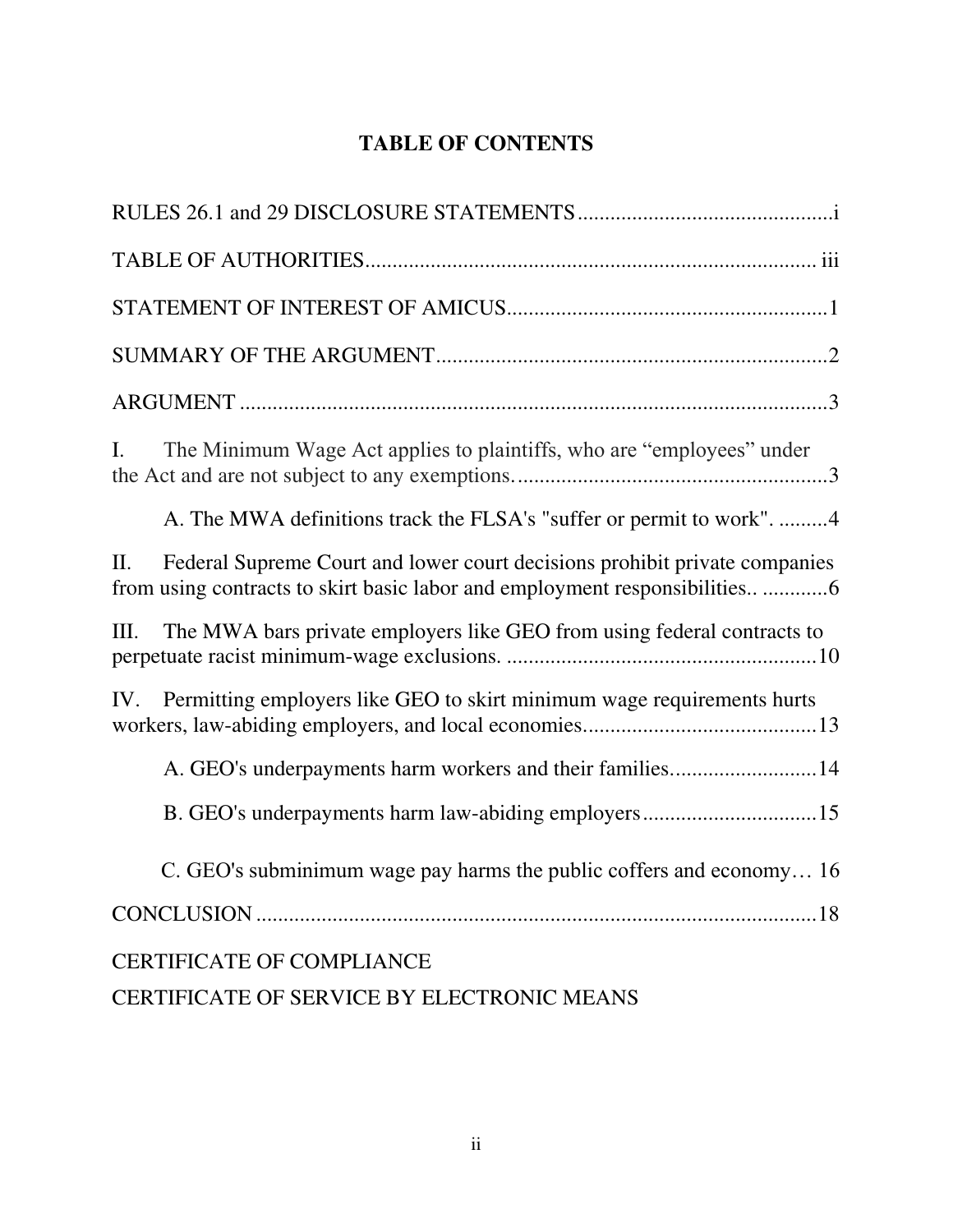# **TABLE OF AUTHORITIES**

| Cases                                                                               |
|-------------------------------------------------------------------------------------|
|                                                                                     |
|                                                                                     |
|                                                                                     |
| Drinkwitz v. Alliant Techsystems, Inc., 140 Wash. 2d 291, 996 P.2d 582(Wa. 2000)    |
| <i>Ervin v. Columbia Distrib., Inc.</i> , 84 Wash. App. 882, 930 P.2d 947 (1997)  7 |
| Flowers v. Los Angeles Cty. Metro. Transportation Auth., 243 Cal. App. 4th 66,      |
| Goldberg v. Whitaker House Cooperative, 366 U.S. 28 (1961) 4                        |
|                                                                                     |
| Hisle v. Todd Pac. Shipyards Corp., 151 Wash. 2d 853, 93 P.3d 108 (2004)  6         |
|                                                                                     |
|                                                                                     |
| Lewis v. Giordano's Enterprises, Inc., 397 Ill. App. 3d 581, 921 N.E.2d 740 (2009)  |
| Loc. 246 Util. Workers Union of Am. v. S. California Edison Co., 83 F.3d 292 (9th   |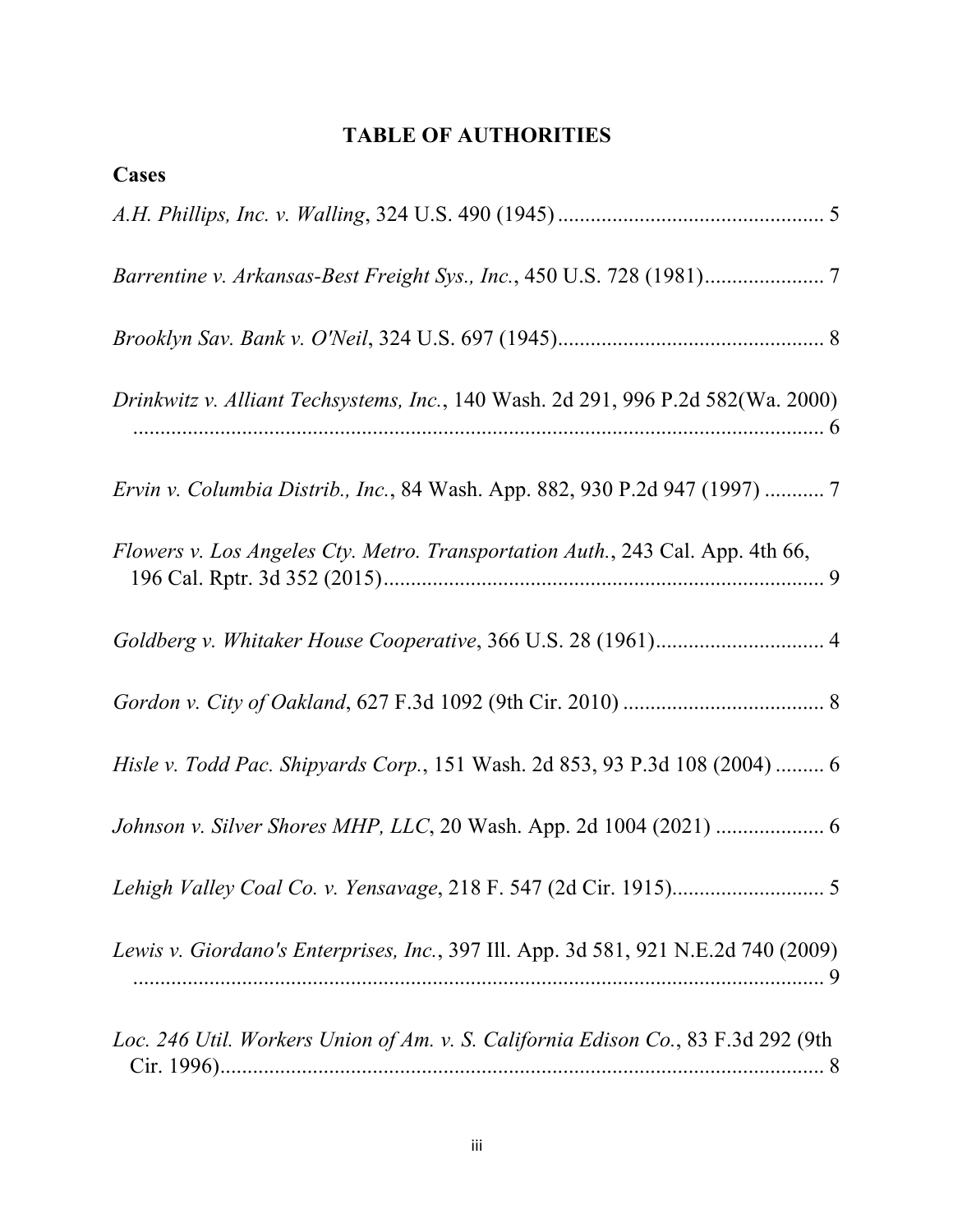| <i>Marquez v. City of Long Beach, 32 Cal. App. 5th 552, 244 Cal. Rptr. 3d 57 (2019)</i> |
|-----------------------------------------------------------------------------------------|
| <i>Martinez-Cuevas v. DeRuyter</i> , 475 P.3d 164, 196 Wash.2d 506 (WA Supreme          |
|                                                                                         |
| Real v. Driscoll Strawberry Associates, 603 F.2d 748 (9th Cir. 1979)  4                 |
|                                                                                         |
| Schneider v. Snyder's Foods, Inc., 95 Wash. App. 399, 976 P.2d 134 (1999)  7            |
| Sec'y of Lab., U.S. Dep't of Lab. v. Lauritzen, 835 F.2d 1529 (7th Cir. 1987) 5,8,18    |
| Self v. United Parcel Serv., Inc., 126 N.M. 396, 970 P.2d 582 (1998)  9                 |
| State ex rel. Neiss v. Dist. Ct. of Thirteenth Jud. Dist., 162 Mont. 324, 511 P.2d      |
| Tennessee Coal, Iron & R. Co. v. Muscoda Loc. No. 123, 321 U.S. 590 (1944) 8            |
| <b>Statutes</b>                                                                         |
|                                                                                         |
|                                                                                         |
|                                                                                         |
|                                                                                         |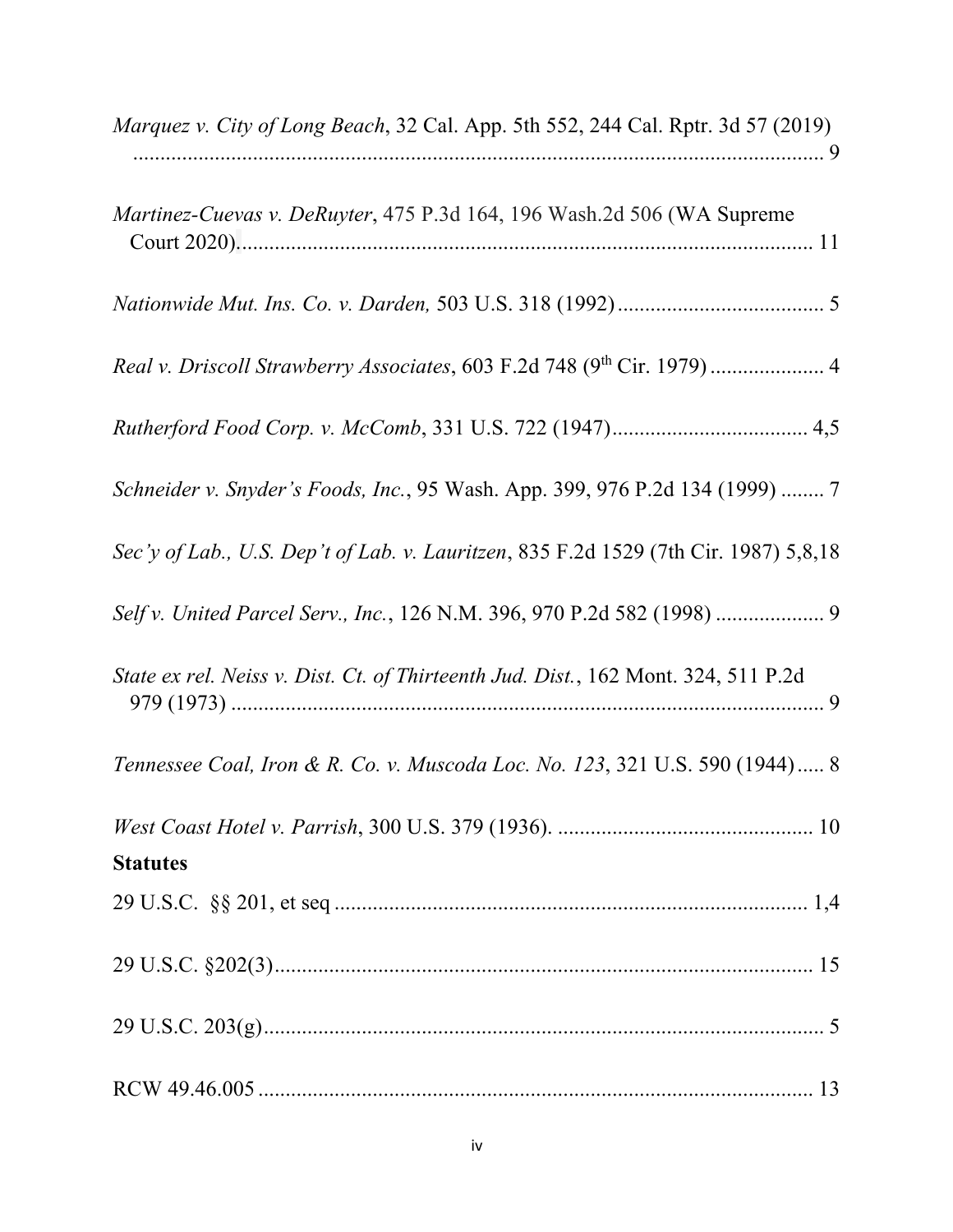| <b>Other Authorities</b>                                                                                                                                    |
|-------------------------------------------------------------------------------------------------------------------------------------------------------------|
|                                                                                                                                                             |
| Daniel Aaronson et al, The Spending and Debt Response to Minimum Wage Hikes,                                                                                |
| David Cooper and Teresa Kroeger, Employers Steal Billions from Workers'<br>Paychecks Each Year, Economic Policy Institute (2017)  15, 16                    |
| David Weil, The Fissured Workplace: Why Work Became So Bad For So Many<br>and What Can Be Done About It, Harvard University Press (2014) 16                 |
| Elizabeth Aranda, Racism, the Immigration Enforcement Regime, and the<br>Implications for Racial Inequality in the Lives of Undocumented Young Adults,      |
| Josh Bivens, et al., Raising America's Pay: Why It's Our Central Economic Policy                                                                            |
| Juan F. Perea, The Echoes of Slavery: Recognizing the Racist Origins of the<br>Agricultural and Domestic Worker Exclusion from the National Labor Relations |
| Lily Roberts, Raising the Minimum Wage Would Boost an Economic Recovery,                                                                                    |
| Nicholas K. Geranios, Washington Governor Signs Agriculture Worker Overtime                                                                                 |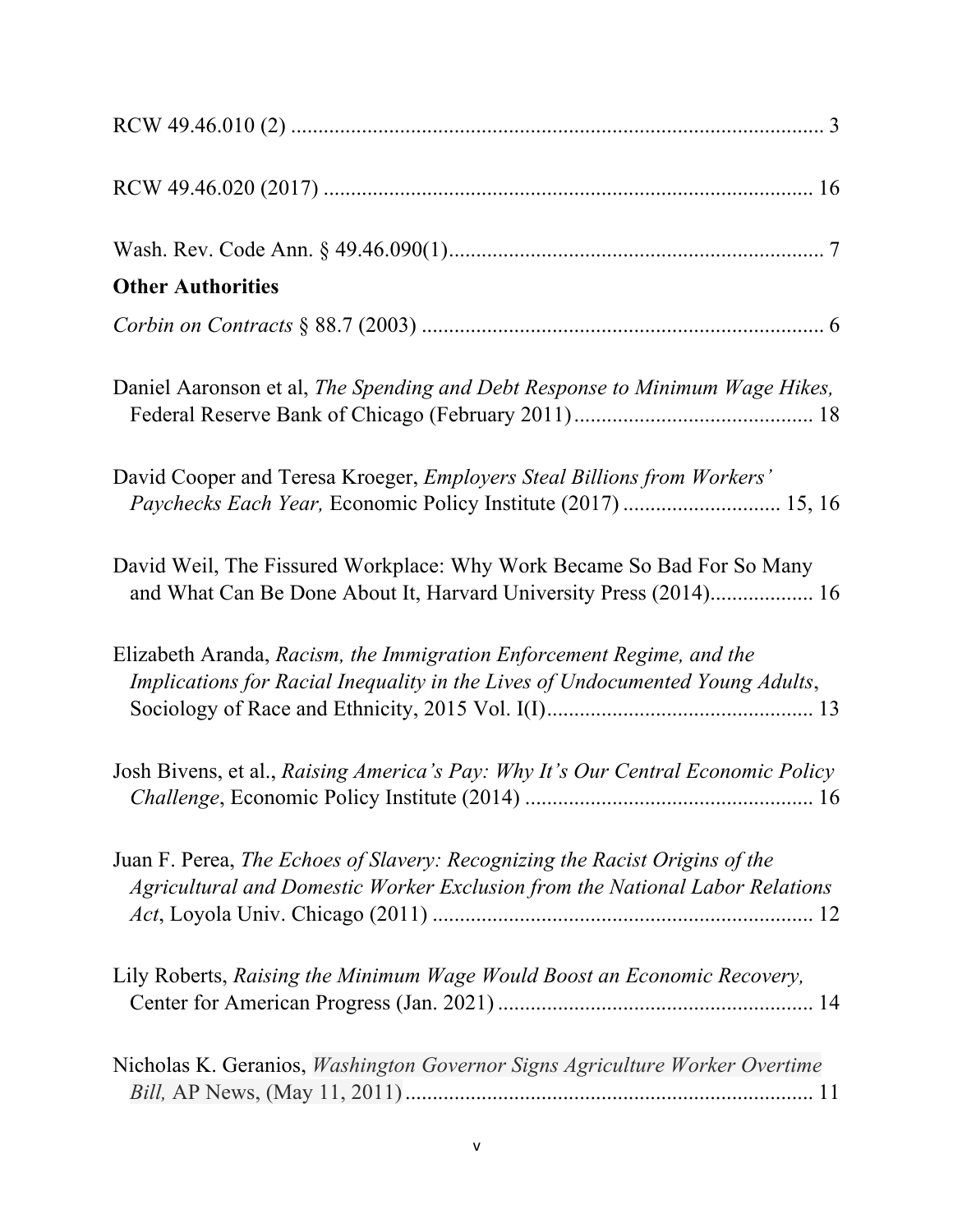| R. R. Wright, <i>The Negro in Unskilled Labor</i> , The Annals of the American<br>Academy of Political and Social Science, vol. 49 at 19 (1913).  12                                                                                                                                                        |
|-------------------------------------------------------------------------------------------------------------------------------------------------------------------------------------------------------------------------------------------------------------------------------------------------------------|
| Rebecca Dixon, From Excluded to Essential: Tracing the Racist Exclusion of<br>Farmworkers, Domestic Workers, and Tipped Workers from the Fair Labor<br>Standards Act, Hearing before the US House of Representatives Education and<br>Labor Committee, Workforce Protections Subcommittee (May 3, 2021)  11 |
| Sarah Anderson, Wall Street Bonuses and the Minimum Wage, Institute for Policy                                                                                                                                                                                                                              |
| Sean Farhang and Ira Katznelson, The Southern Imposition: Congress and Labor<br>in the New Deal and Fair Deal, Studies in Amer. Political Dev. 19 (Spring                                                                                                                                                   |
| State of Washington Supreme Court, Letter to Judiciary and Legal Community                                                                                                                                                                                                                                  |
|                                                                                                                                                                                                                                                                                                             |
| Yannet Lathrop, In Support of a \$15 Minimum Wage for all Workers in Vermont,                                                                                                                                                                                                                               |
| <b>Rules</b>                                                                                                                                                                                                                                                                                                |
|                                                                                                                                                                                                                                                                                                             |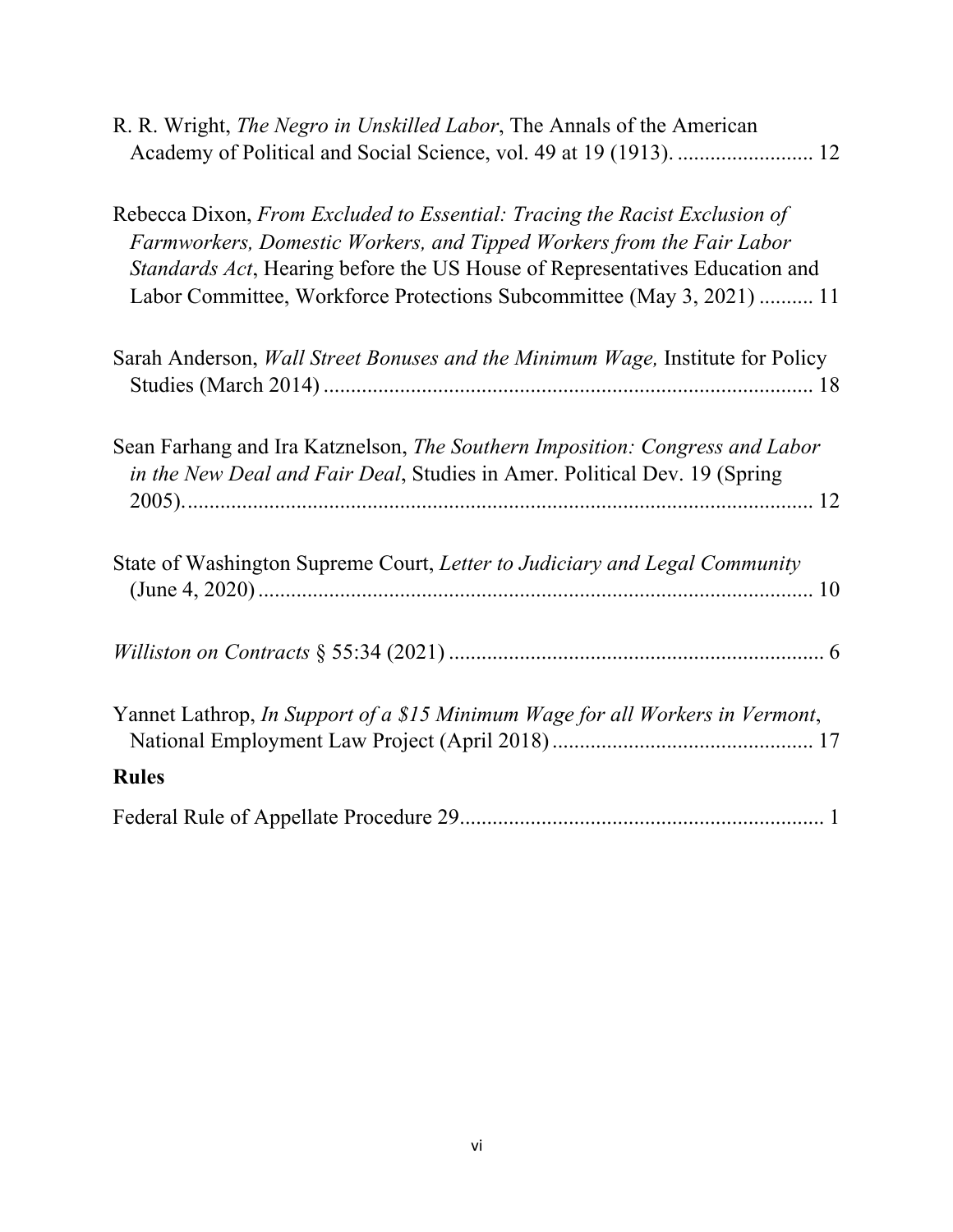#### **STATEMENT OF INTEREST OF AMICUS**

This brief is submitted on behalf of amicus National Employment Law Project, a workers' rights organization with a keen interest in this case, with members and constituents in Washington state. Amicus writes not to repeat arguments made by the parties, but to shed light on the importance of a broad reading of the Washington state minimum wage act with reference to the similarlybroad scope of the Fair Labor Standards Act, 29 U.S.C. §§ 201, et seq. ("FLSA"), and especially considering the history of unpaid labor permitted in this country. Amicus also points to clear U.S. Supreme Court and longstanding state court rulings prohibiting private contracting-around basic minimum wage standards, and proposes strong economic and public policy reasons that support a broad application of the minimum wage remedial statute, with its broad implications for amicus and similar low-wage worker communities. Amicus submits this brief pursuant to Federal Rule of Appellate Procedure 29.

The National Employment Law Project (NELP) is a non-profit legal organization with over 50 years of experience advocating for the employment and labor rights of low-wage and unemployed workers. NELP seeks to ensure that all employees, and especially the most vulnerable ones, receive the full protection of labor standards laws, and that employers are not rewarded for skirting those basic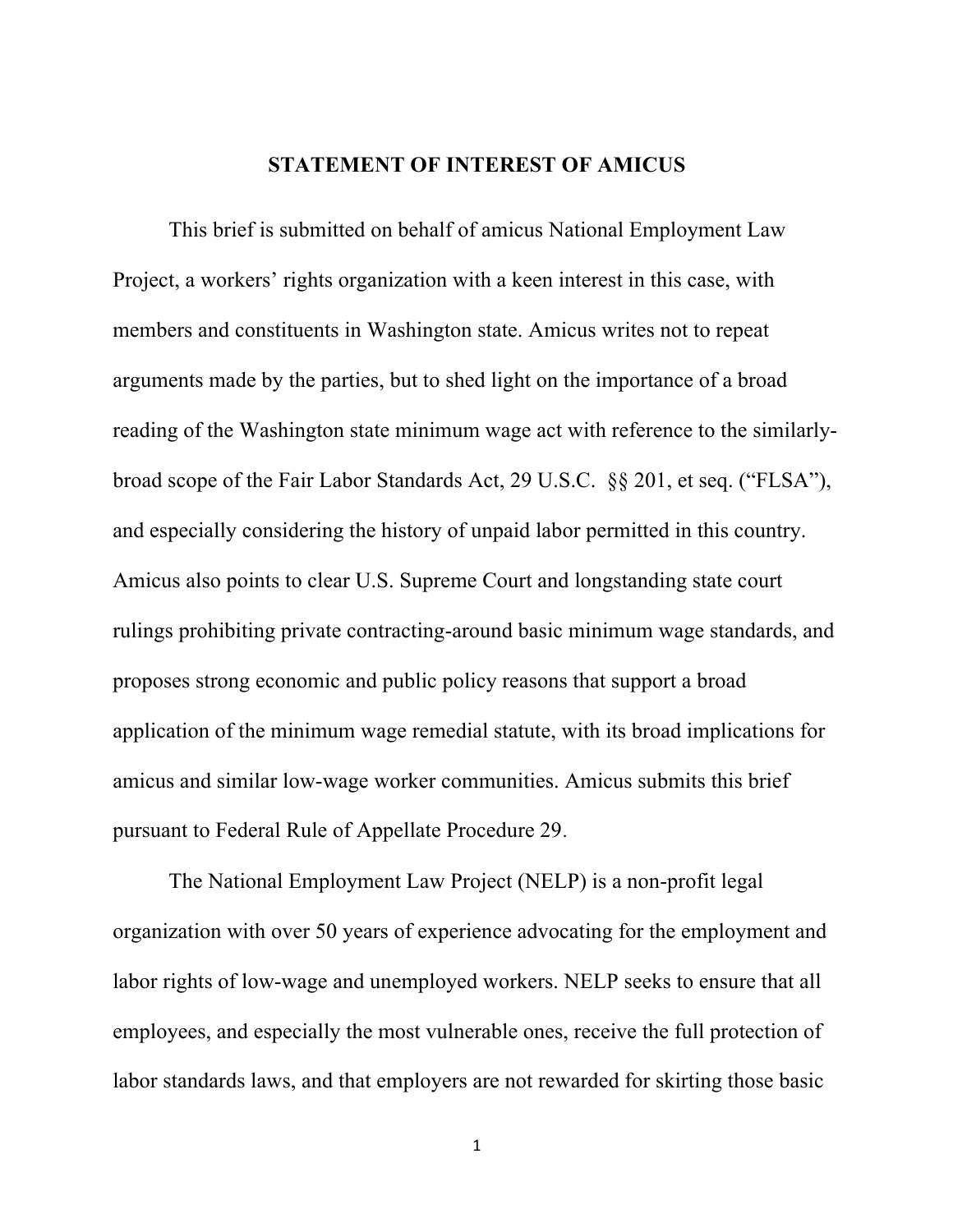rights. NELP's areas of expertise include workplace rights of workers treated as non-employees, and historical exclusions of Black and immigrant workers under state and federal employment and labor laws, with an emphasis on wage and hour rights. NELP has litigated directly and participated as amicus in numerous cases and has provided Congressional testimony addressing the issue of the importance of a robust minimum wage, and on the intended breadth of employment relationships under state and federal wage laws.

#### **SUMMARY OF THE ARGUMENT**

Workers held in detention at the GEO Group's Northwest Detention Center who are paid one dollar per day to prepare, cook and serve food, operate the laundry service, clean facilities, and paint and buff floors at the privately-owned facility, seek to enforce their rights to be paid the minimum wage under Washington state law. GEO, one of the largest private prison companies in the United States, argues that it is not required to pay minimum wage to the workers on the theory that they are not covered "employees" under the Washington Minimum Wage Act (MWA), and that it is not responsible as an employer because its status as a federal contractor trumps state-law fair pay requirements.

GEO has created \$1/day arrangements that allow it to rely on nearly free labor to operate its detention center, while avoiding labor costs that other employers incur. This extractive business model, taken from the pages of history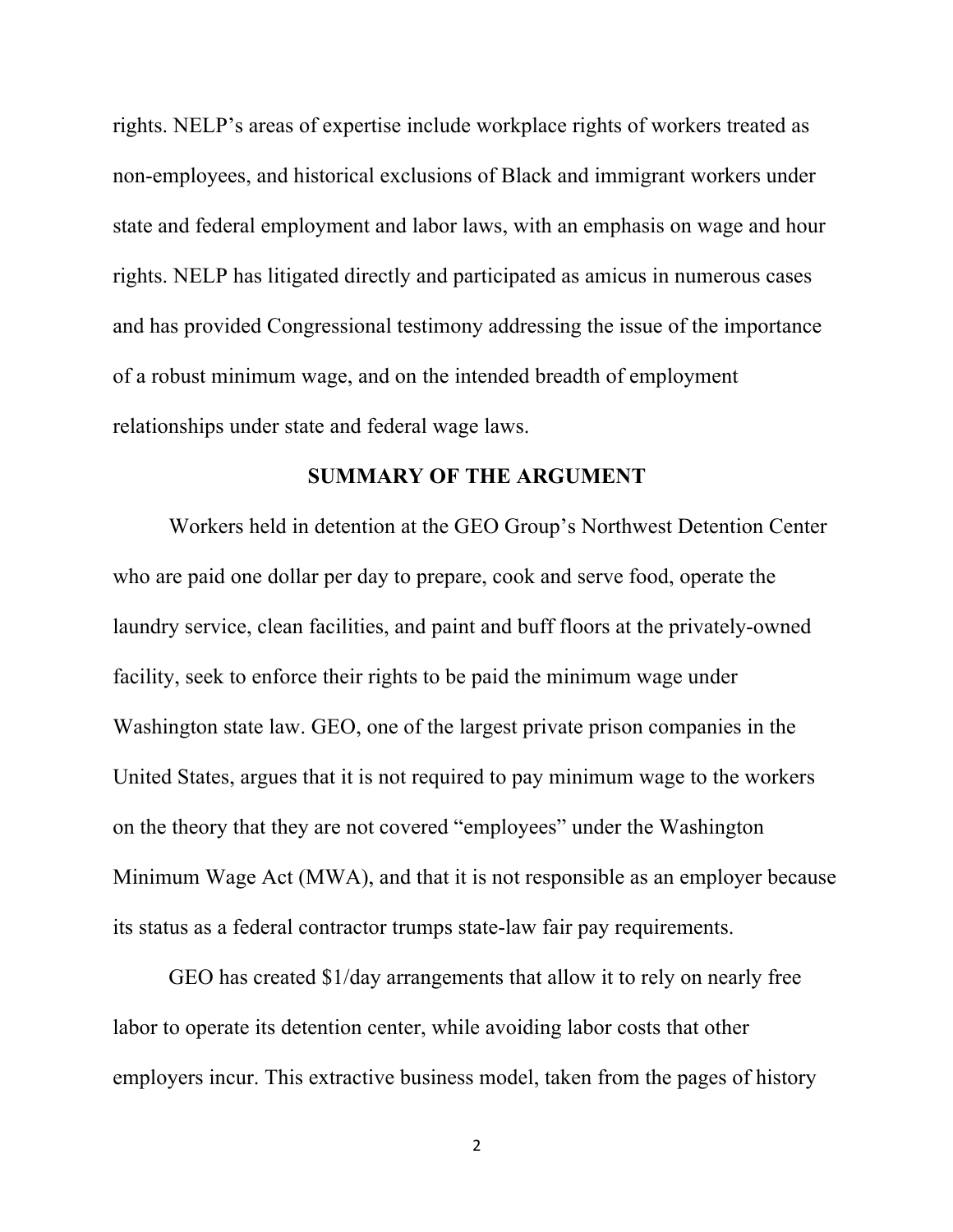where employers engaged enslaved and previously enslaved workers for free, exacts huge costs on workers and their families, making it difficult for them to make ends meet and depriving the local economy of their earnings. These types of arrangements also hurt law-abiding businesses that compete for and provide these services, and result in a loss of state and federal revenue when companies like GEO do not pay the minimum wage.

The trial court properly held that Washington state law does not provide any special or relaxed standard for employers like GEO in determining whether an entity employs workers under the state minimum wage act. Amicus urges the Court to uphold the district court's determination that the Plaintiffs are employees of GEO and entitled to the protection of Washington's MWA.

#### **ARGUMENT**

## **I. The Minimum Wage Act applies to plaintiffs, who are "employees" under the Act and are not subject to any exemptions.**

GEO seeks to avoid its responsibility for workplace protections by claiming that its role as a for-profit federal immigration detention operator absolves it of responsibility for its workers. The MWA, however, broadly defines "employ" under the law "includes to permit to work," RCW 49.46.010 (2), and "employer" "includes any individual, partnership, association, corporation, business trust, or any person or group of persons acting directly or indirectly in the interest of an

3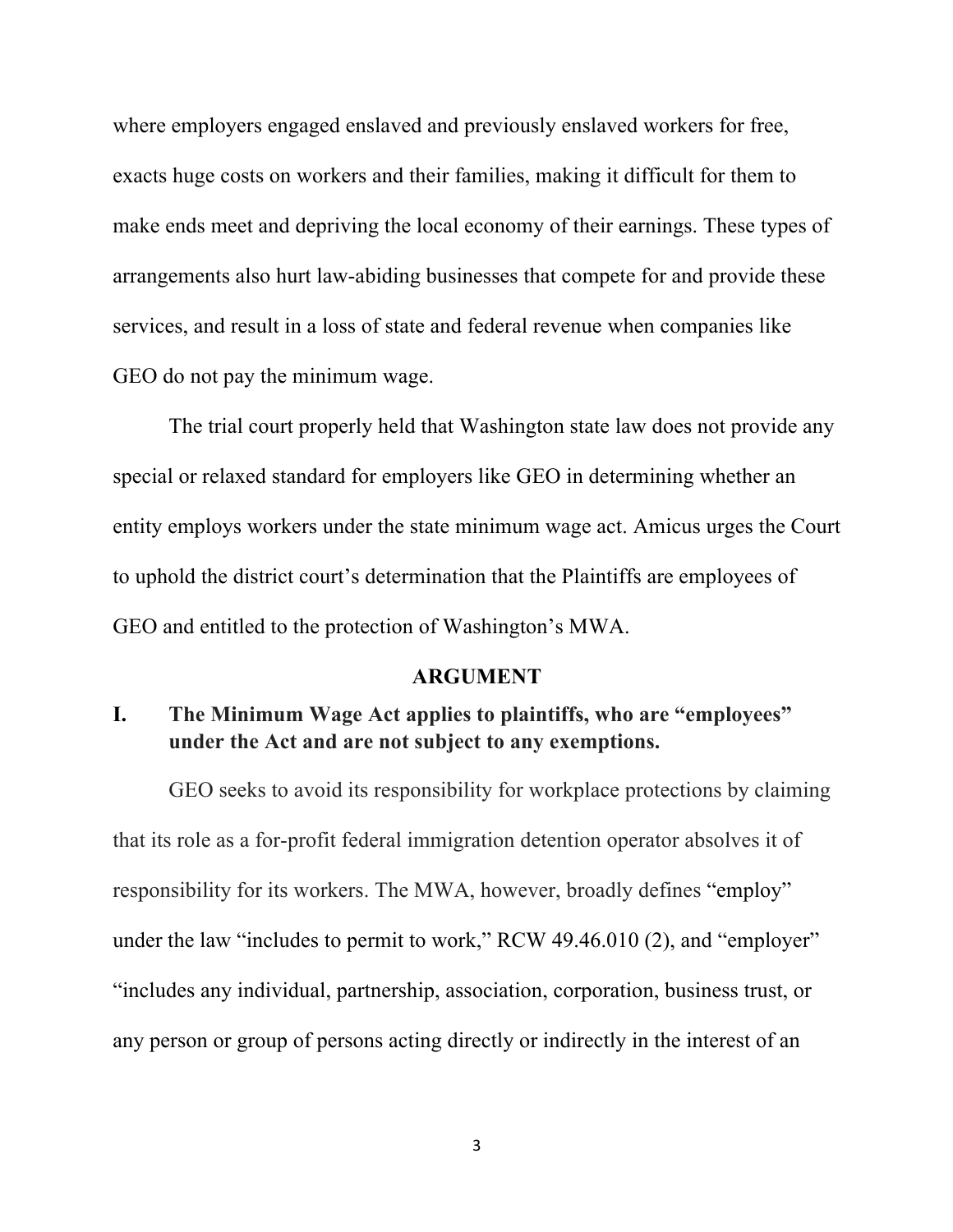employer in relation to an employee," *id*. at (4). The MWA does not include any statutory exclusion supporting GEO's argument.

These definitions are broad, and are also found in the broadly-scoped federal Fair Labor Standards Act, 29 U.S.C. § 201 et seq.

### **A. The MWA's definitions track the FLSA's "suffer or permit to work" uniquely broad coverage.**

The MWA definitions track the federal law's broad coverage. The federal Fair Labor Standards Act (FLSA) establishes minimum wage, overtime pay, and other standards affecting employees in the private sector and in federal, state, and local governments. The FLSA was designed to dissect labor arrangements by looking beyond labels employers might attach to a worker (e.g., trainee, volunteer, independent contractor) to determine coverage. *Goldberg v. Whitaker House Cooperative*, 366 U.S. 28, 33 (1961); *see also Real v. Driscoll Strawberry Assoc.,* 603 F.2d 748, 755 ( $9<sup>th</sup>$  Cir. 1979) (stating that "economic realities, not contractual labels, determine employment status"); *Rutherford Food Corp. v. McComb*, 331 U.S. 722, 729 (1947) (explaining that "where the work done, in its essence, follows the usual path of an employee, putting on an 'independent contractor' label does not take the worker from the protection of the Act"). Through FLSA, Congress sought to "lessen, so far as seemed then practicable, the distribution in commerce of goods produced under subnormal labor conditions," *Rutherford,* 331 U.S. at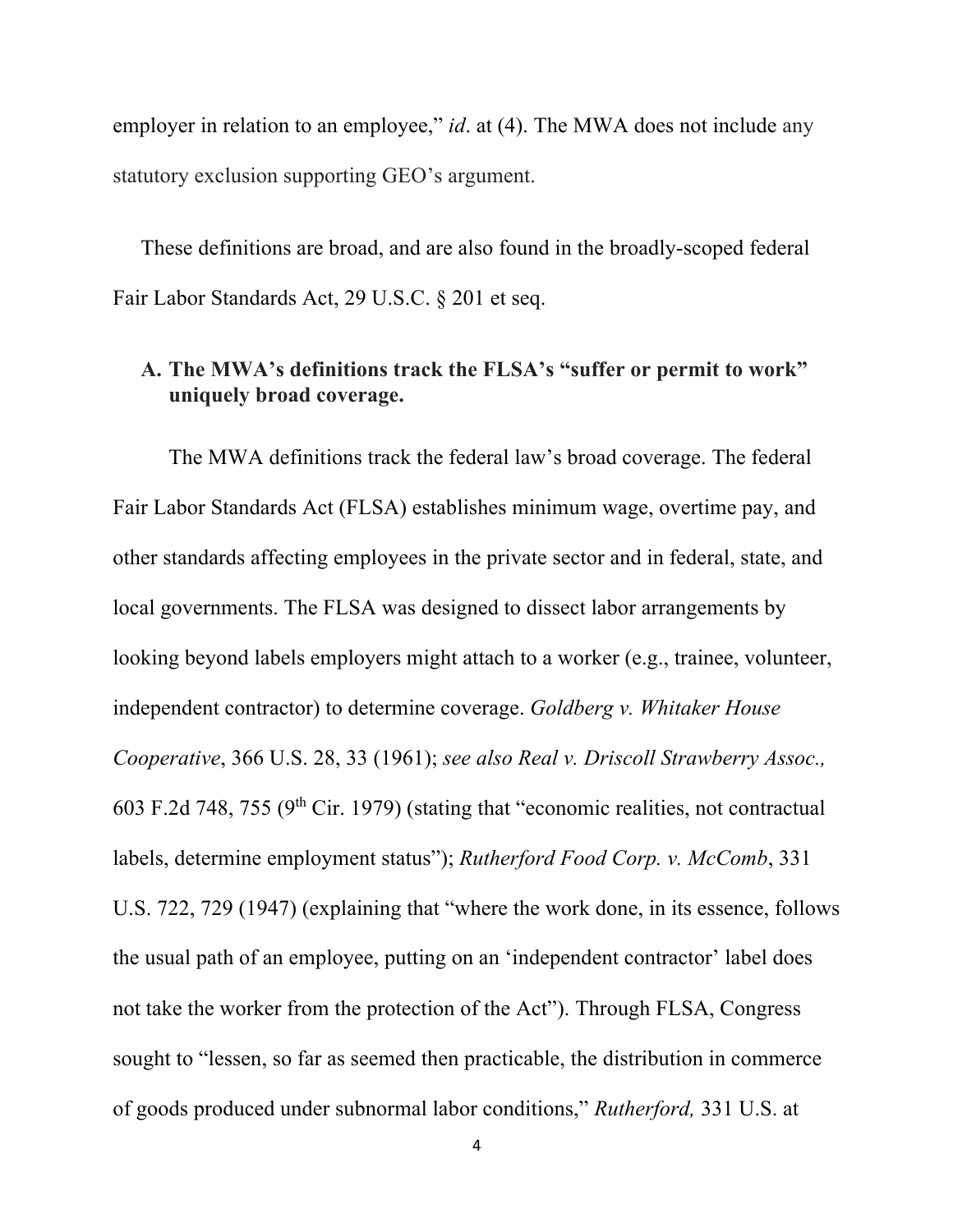727, by "insuring to all our able-bodied working men and women a fair day's pay for a fair day's work." *A.H. Phillips, Inc. v. Walling*, 324 U.S. 490, 493 (1945) (quoting Message of the President to Congress, May 24, 1934; 29 U.S.C. §  $202(a)$ ).

To achieve this result, FLSA includes a definition of employment that goes far beyond the common-law definition. To "employ" a person under the statute "includes to suffer or permit [the person] to work." 29 U.S.C. 203(g). This definition "stretches the meaning of 'employee'," *Nationwide Mut. Ins. Co. v. Darden,* 503 U.S. 318, 326 (1992), to include work relationships that were not within the traditional common-law definition of "employee." *Rutherford Food Corp.*, 331 U.S. at 729. Congress drew this definition from state child labor statutes that imposed liability on any entity that was in a position to know about work being performed and had the power to prevent the work. As in the child-labor statutes, the adoption of a broad definition of employment in FLSA reflected the legislature's intent to eliminate abusive labor practices by making those in a position to uphold minimum standards responsible for doing so. Thus, FLSA was "designed to defeat rather than implement contractual arrangements," especially for workers who are "selling nothing but their labor." *Sec'y Labor v. Lauritzen*, 835 F.2d 1529, 1545 (7th Cir. 1987) (Easterbrook, J., concurring). *See also Lehigh Valley Coal Co. v. Yensavage*, 218 F. 547, 553 (2d Cir. 1915) (Judge Learned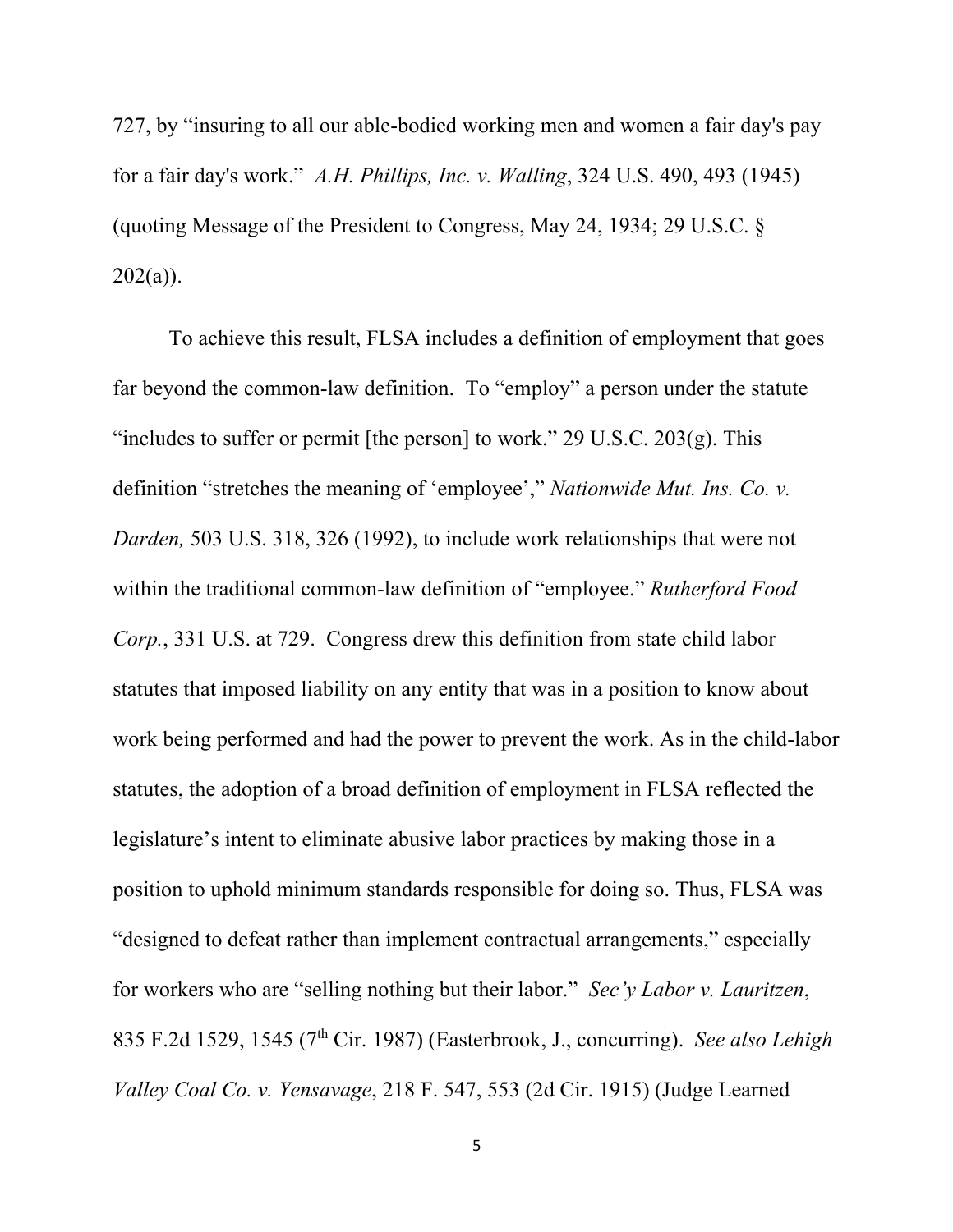Hand noting that employment statutes were meant to "upset the freedom of contract").

As the Washington State Supreme Court has stated, although the MWA and FLSA are not identical, "FLSA often provides helpful guidance" for interpreting the MWA. *Drinkwitz v. Alliant Techsystems, Inc.*, 140 Wash. 2d 291, 298, 996 P.2d 582, 586 (Wa. 2000) (en banc). Here, FLSA strongly supports the conclusion, which follows directly from the plain language of the MWA, that the plaintiffs here are "employees" covered by the protections of the MWA.

## **II. Federal Supreme Court and lower court decisions prohibit private companies from using contracts to skirt basic labor and employment responsibilities**.

It is hornbook law that a statutory right to a minimum wage cannot be waived or abridged by contract. *See Williston on Contracts* § 55:34 (2021) (stating that "[a] statute that fixes a minimum wage may not be waived or the prescribed wage reduced by agreement; the obligation of the employer to meet the minimum wage requirement is a matter of general public policy"); *Corbin on Contracts* § 88.7 (2003) (stating that "workers' rights to minimum wages ... conferred by wage and hour laws and statutes dealing with fair labor standards cannot be contracted away").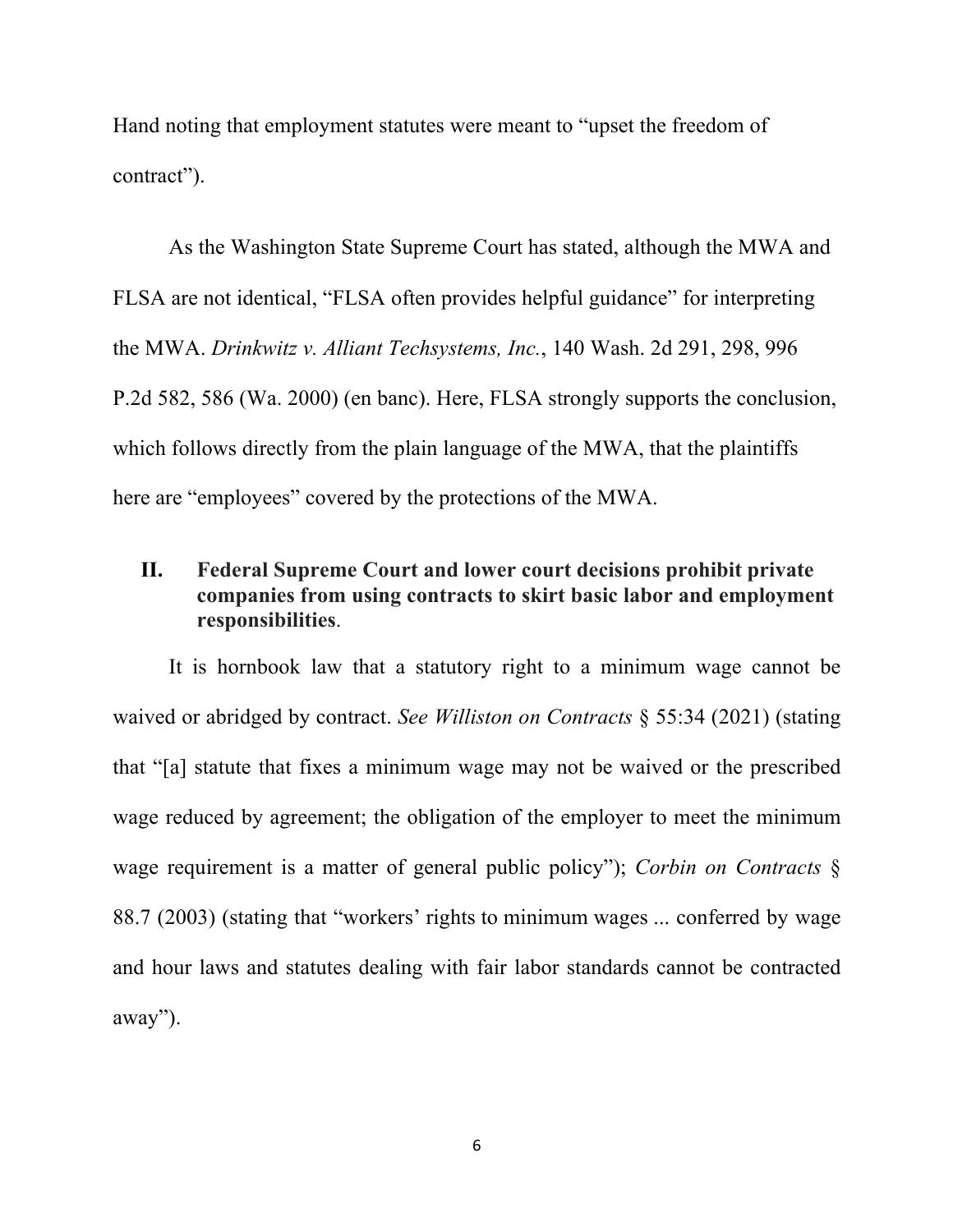Consistent with this principle, the MWA expressly states that contractual terms cannot impair an employee's right to a minimum wage under the MWA. *See*  Wash. Rev. Code Ann. § 49.46.090(1) (stating that "[a]ny agreement between such employee and the employer allowing the employee to receive less than what is due … shall be no defense to [an] action" against an employer under the MWA). As Washington appellate courts have repeatedly held, the wage rights provided by the MWA are "nonnegotiable" and "cannot be waived, alienated, or altered by private agreement." *Johnson v. Silver Shores MHP, LLC*, 20 Wash. App. 2d 1004 (2021) (voiding an employment contract clause that limited the ability to enforce an employee's wage rights); *see also Hisle v. Todd Pac. Shipyards Corp.*, 151 Wash. 2d 853, 864, 93 P.3d 108, 112, 114 (2004) (en banc) (stating that "employees and employers may not bargain away the minimum requirements" of the MWA and that "[t]he right to overtime under the MWA is a nonnegotiable state statutory right"); *see also Schneider v. Snyder's Foods, Inc.*, 95 Wash. App. 399, 402, 976 P.2d 134, 136–37 (1999) (stating that "the rights provided by the MWA may not be waived by a collective bargaining agreement"); *Ervin v. Columbia Distrib., Inc.*, 84 Wash. App. 882, 891, 930 P.2d 947, 952 (1997) (similar).

Likewise, under federal law, it is well-settled that a contract cannot be used to circumvent FLSA's minimum wage protections, as the U.S. Supreme Court has repeatedly held. *See Barrentine v. Arkansas-Best Freight Sys., Inc.*, 450 U.S. 728,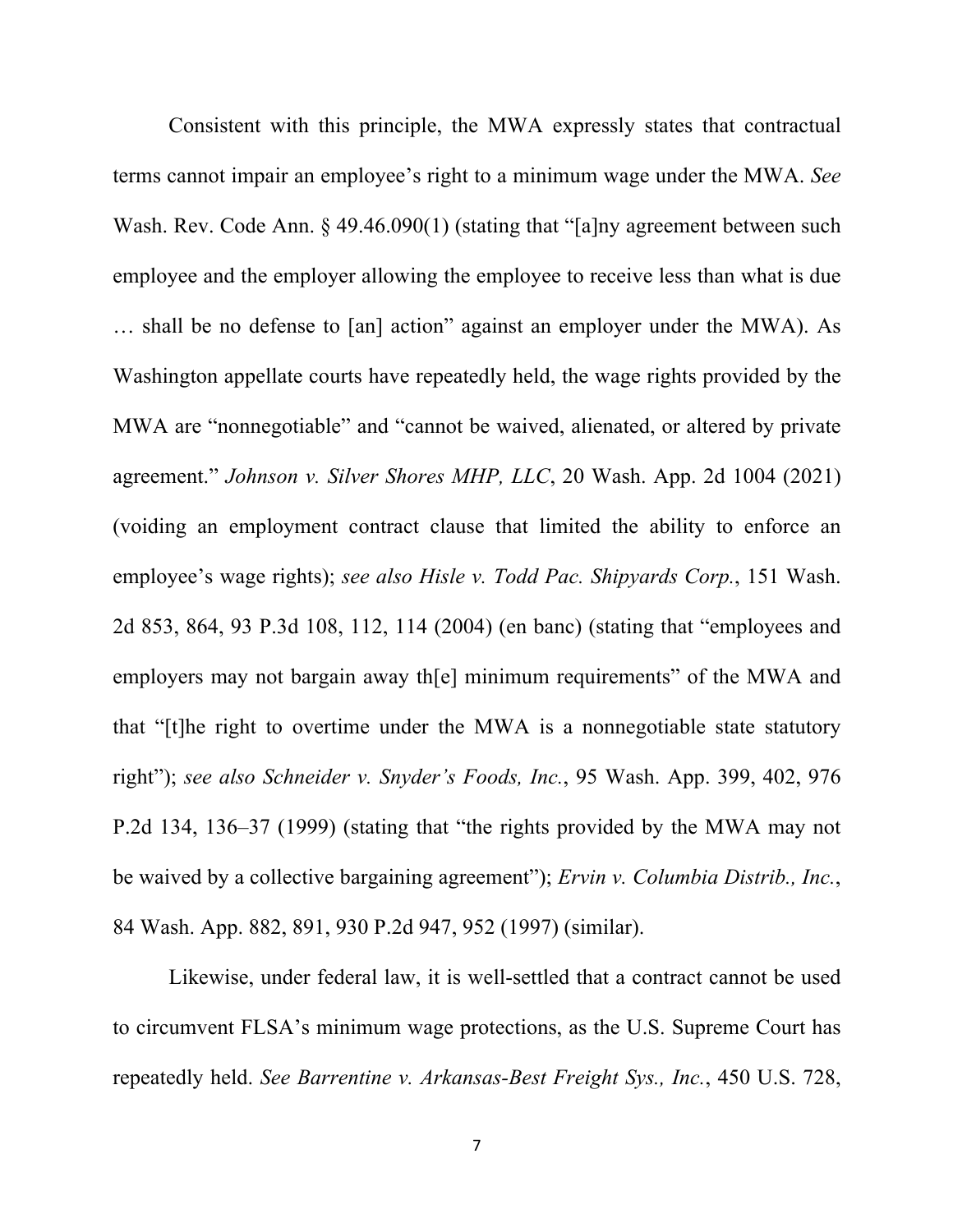740 (1981) (stating that "[the Court] ha[s] held that FLSA rights cannot be abridged by contract or otherwise waived because this would 'nullify the purposes' of the statute and thwart the legislative policies it was designed to effectuate" (collecting cases)); *see also Brooklyn Sav. Bank v. O'Neil*, 324 U.S. 697, 707 (1945) (stating that "[n]o one can doubt but that to allow waiver of statutory wages by agreement would nullify the purposes of the Act"); *Tennessee Coal, Iron & R. Co. v. Muscoda Loc. No. 123*, 321 U.S. 590, 602–03 (1944) (stating that "an agreement to pay less than the minimum wage requirements[] cannot be utilized to deprive employees of their statutory rights" under the FLSA). The Ninth Circuit agrees. *Gordon v. City of Oakland*, 627 F.3d 1092, 1095 (9th Cir. 2010) (stating that a conditional offer agreement signed by an employee and a collective bargaining agreement did not limit the employee's right to receive a minimum wage because "employees cannot waive the protections of the FLSA"); *see also Loc. 246 Util. Workers Union of Am. v. S. California Edison Co.*, 83 F.3d 292, 297 (9th Cir. 1996) (stating that "[t]he minimum wage and overtime provisions of the [FLSA] are guarantees to individual workers that may not be waived through collective bargaining"). "The FLSA is designed to defeat rather than implement contractual arrangements. If employees voluntarily contract to accept \$2.00 per hour, the agreement is ineffectual." *Sec'y of Lab., U.S. Dep't of Lab. v. Lauritzen*, 835 F.2d 1529, 1544–45 (7th Cir. 1987).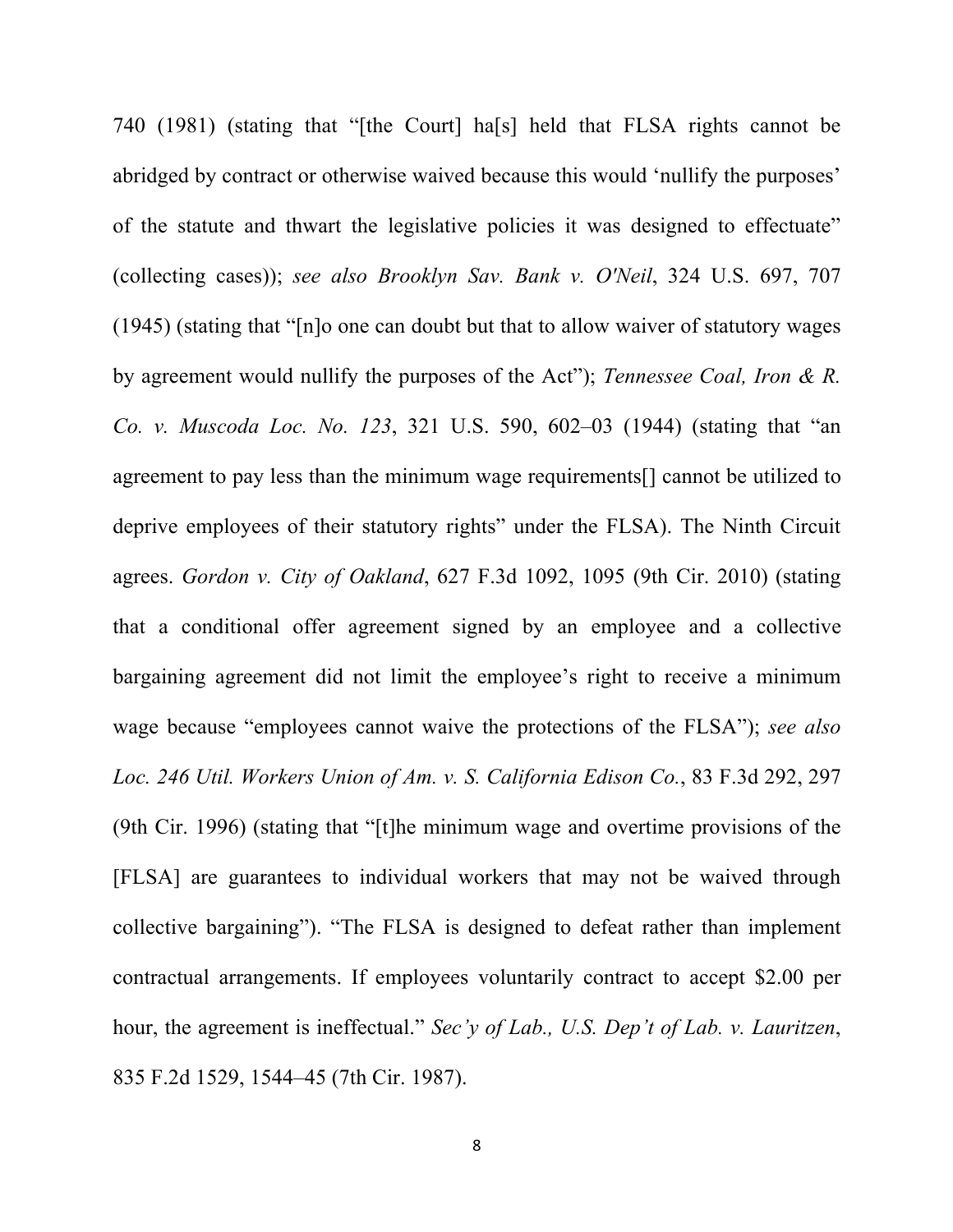State courts have similarly ruled that the minimum wage rights provided under state wage statutes cannot be waived by contract. *See, e.g.*, *Marquez v. City of Long Beach*, 32 Cal. App. 5th 552, 577–78, 244 Cal. Rptr. 3d 57, 78 (2019) (stating that the plaintiffs "are entitled to be paid at or above the minimum wage regardless of any agreement to work for less, because their right to the minimum wage cannot be waived by contract" (collecting cases)); *Flowers v. Los Angeles Cty. Metro. Transportation Auth.*, 243 Cal. App. 4th 66, 82, 196 Cal. Rptr. 3d 352, 362 (2015) (stating that "[u]nder both federal and California law, employees may not agree to waive their entitlement to the minimum wage"); *State ex rel. Neiss v. Dist. Ct. of Thirteenth Jud. Dist.*, 162 Mont. 324, 328, 511 P.2d 979, 981 (1973) (concluding that an employee cannot "bargain away his statutory minimum wage" because "[m]inimum wage provisions exist for the benefit of the whole public" and "[i]t is elementary that a law established for a public reason cannot be compromised by private agreement"); *see also Self v. United Parcel Serv., Inc.*, 126 N.M. 396, 402, 970 P.2d 582, 588 (1998) (stating that the wage rights provided by the New Mexico Minimum Wage Act "are nonnegotiable, meaning that they cannot be waived by private law, including the worker's and the employer's mutual agreement"); *Lewis v. Giordano's Enterprises, Inc.*, 397 Ill. App. 3d 581, 587, 921 N.E.2d 740, 745 (2009) (stating that "pursuant to section 2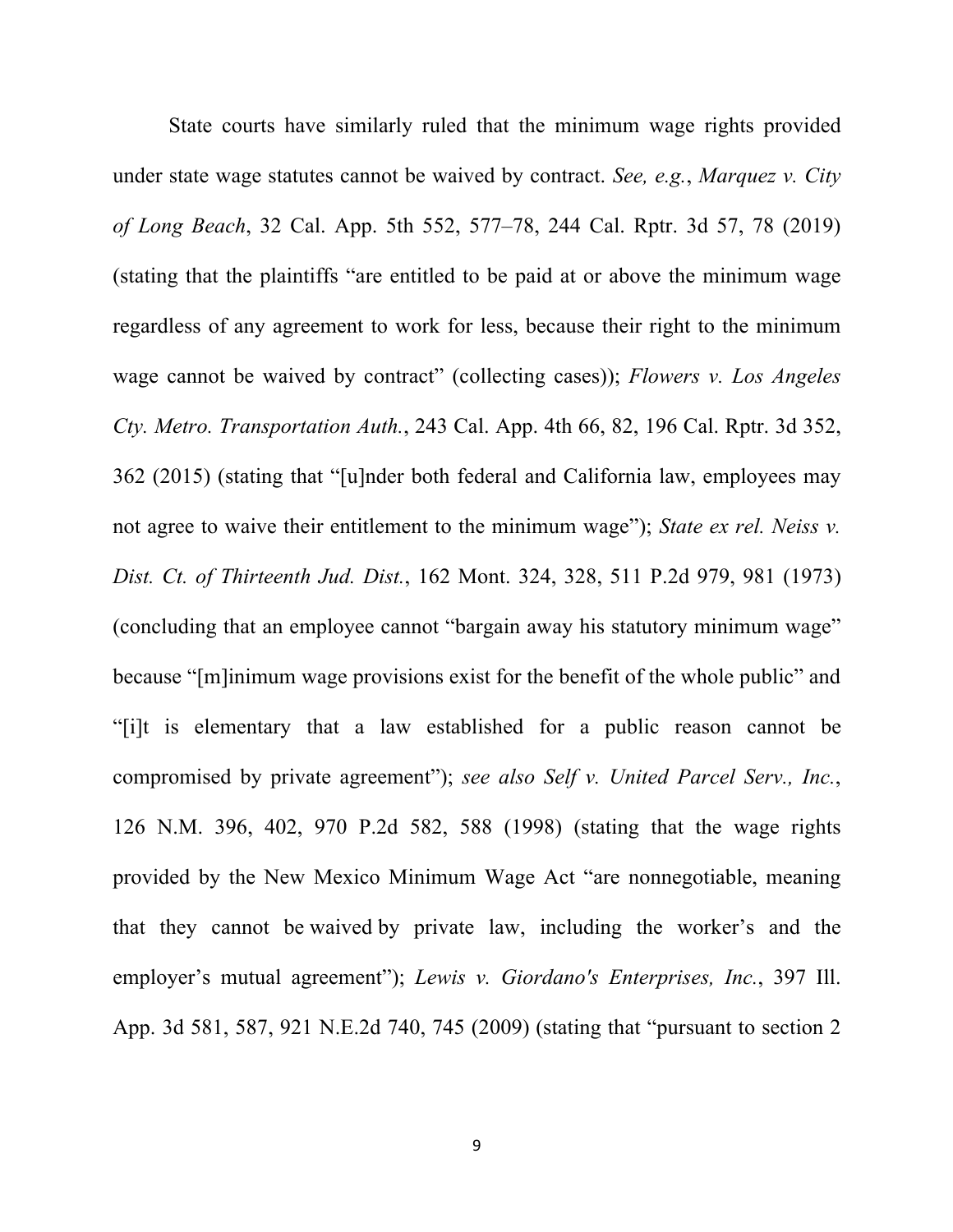of the [Illinois Minimum Wage Law], an agreement by an employee to accept less than minimum wage is void as a matter of law").

As the Supreme Court stated in a case concerning Washington's State's minimum wage law, legislatures retain "the power to provide restrictive safeguards" on the making of contracts. *West Coast Hotel v. Parrish*, 300 U.S. 379, 391 (1936). The MWA thus "adopt[s] measures to reduce the evils of the 'sweating system,' the exploiting of workers at wages so low as to be insufficient to meet the bare cost of living, thus making their very helplessness the occasion of a most injurious competition. *Id*. at 398.

### **III. The MWA bars private employers like GEO from using federal contracts to perpetuate racist minimum-wage exclusions.**

GEO's arguments seeking to escape obligations under the state minimum wage law harken back to racist practices of not paying enslaved and detained workers. New Deal legislation, including the FLSA, adopted racist exclusions of farmworkers and domestic workers to deny broad swaths of Black workers from many of the Act's core fair pay protections. These exclusions exemplify the systemic racism the Washington State judiciary has recognized as an "on-going injustice." <sup>1</sup> Heeding the Washington State Supreme Court's call to "develop a

<sup>1</sup> State of Washington Supreme Court, *Letter to Judiciary and Legal Community*, June 4, 2020, available at: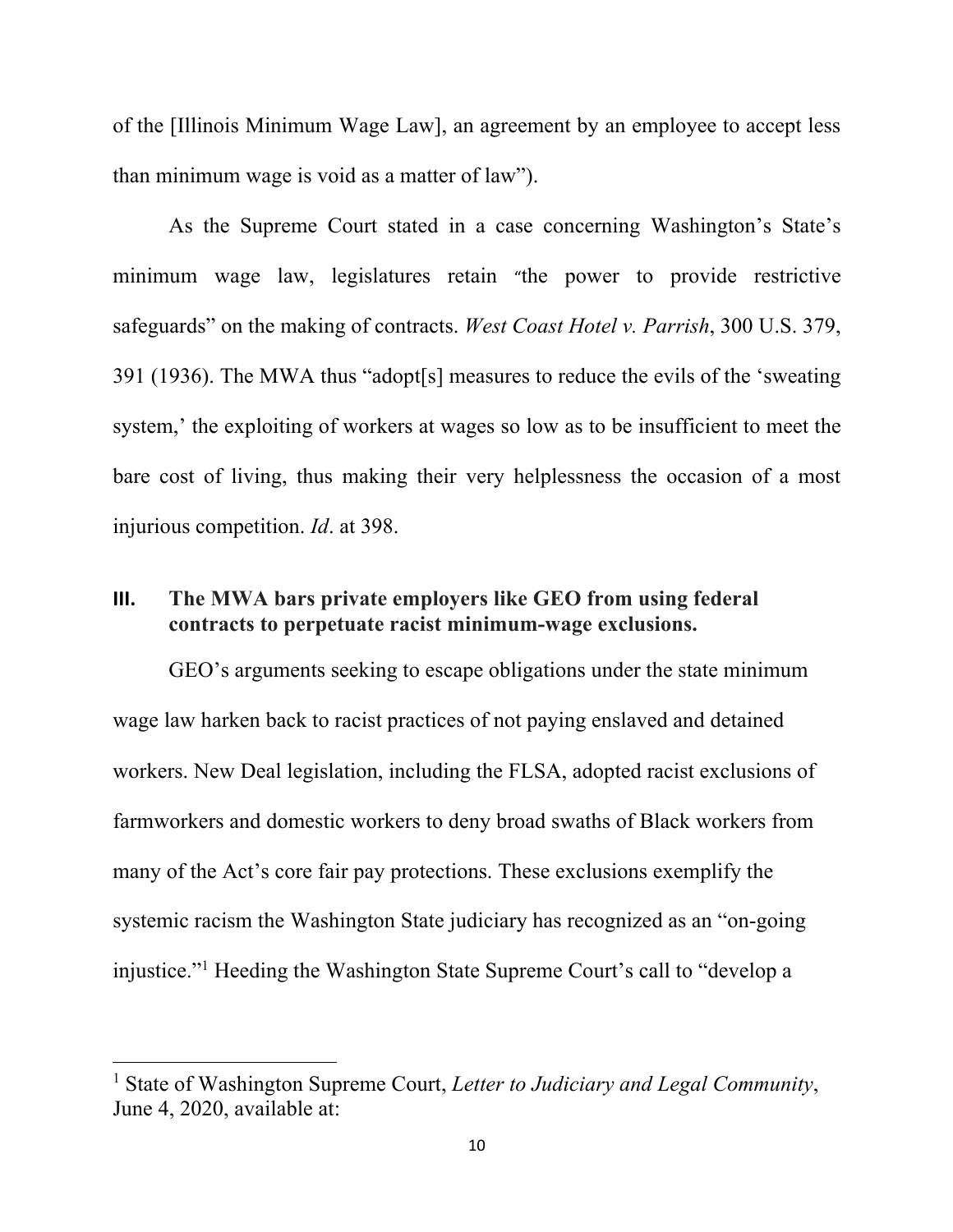greater awareness of our own conscious and unconscious biases in order to make just decisions in individual cases," and to bring "greater racial justice to our system as a whole," 2 amicus describes briefly the perniciousness of racist exclusions from basic wage protections such as the one GEO seeks to perpetuate today.<sup>3</sup>

The use of occupational designations as proxy for the racist exclusion of

Black workers from wage protections is widely recognized.<sup>4</sup> At the time of FLSA's

passage in 1938, the majority of Black people in the U.S. lived in the South, and

## https://www.courts.wa.gov/content/publicUpload/Supreme%20Court%20News/Ju diciary%20Legal%20Community%20SIGNED%20060420.pdf.  $\overline{2}$  *Id.*

 $3 \text{ A}$  thorough documentation of the important intersections between the detention of migrants, criminalization, under-waged work, and anti-Black slavery is beyond the scope of this brief. Amicus outlines the historical context here to reveal critical themes surrounding fairness and justice in this case. The Washington state supreme court recently upheld a trial court's ruling that an agricultural worker overtime exemption found in the MWA violated Article 1 Section 12 of the Washington state constitution. *Martinez-Cuevas v. DeRuyter*, 475 P.3d 164, 196 Wash.2d 506 (WA Supreme Court 2020). In 2021, Washington State became the seventh state to grant overtime pay for agricultural workers excluded from FLSA. *See* Nicholas K. Geranios, *Washington Governor Signs Agriculture Worker Overtime Bill,* AP News, May 11, 2011, available at: https://apnews.com/article/washingtonagriculture-health-coronavirus-pandemic-billsc6fe6679f54995edc661740171256428.

<sup>4</sup> Rebecca Dixon, *From Excluded to Essential: Tracing the Racist Exclusion of Farmworkers, Domestic Workers, and Tipped Workers from the Fair Labor Standards Act*, Hearing before the US House of Representatives Education and Labor Committee, Workforce Protections Subcommittee, May 3, 2021, available at https://s27147.pcdn.co/wp-content/uploads/NELP-Testimony-FLSA-May-2021.pdf.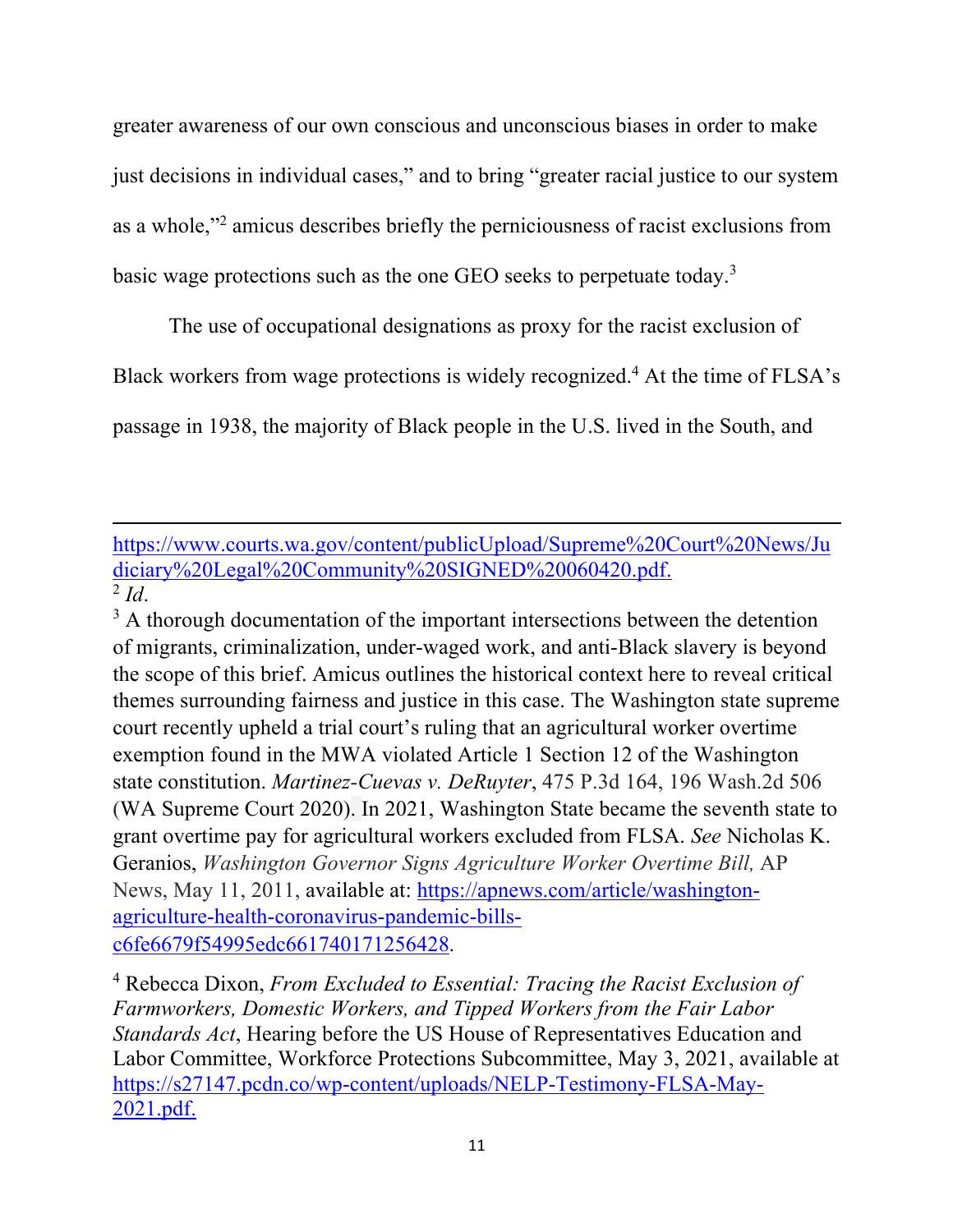Black employment was concentrated in agricultural and domestic work.<sup>5</sup> From 1930 to 1940, 57 percent of U.S. farm labor lived in the South, and 51 percent of those workers were Black.<sup>6</sup> In particular, the Southern political economy, dominated by plantation agriculture, depended on the exploitation and subordination of unpaid or underpaid Black workers. An equalized wage floor that would include agricultural workers under the FLSA threatened the U.S. racially and geographically stratified system. Ultimately,

the compromise position was race-neutral language that both accommodated the southern desire to exclude blacks but did not alienate northern liberals… in the way that explicit racial exclusion would. An occupational classification like agricultural and domestic employees, excluding most blacks without saying so, was just such race-neutral language.<sup>7</sup>

<sup>5</sup> *See, e.g.,* Juan F. Perea, *The Echoes of Slavery: Recognizing the Racist Origins of the Agricultural and Domestic Worker Exclusion from the National Labor Relations Act*, at 100, Loyola Univ. Chicago (2011), available at: https://lawecommons.luc.edu/cgi/viewcontent.cgi?article=1150&context=facpubs. Of the 3 million enslaved people over 10 years old emancipated from slavery by the Emancipation Proclamation in 1863, nearly 2 million of those worked on farms. R. R. Wright, *The Negro in Unskilled Labor*, The Annals of the American Academy of Political and Social Science, vol. 49 at 19 (1913).

<sup>6</sup> Sean Farhang and Ira Katznelson, *The Southern Imposition: Congress and Labor in the New Deal and Fair Deal*, Studies in Amer. Political Dev. 19 at 14-15 (Spring 2005).

<sup>7</sup> Juan F. Perea, *The Echoes of Slavery: Recognizing the Racist Origins of the Agricultural and Domestic Worker Exclusion from the National Labor Relations Act*, at 106.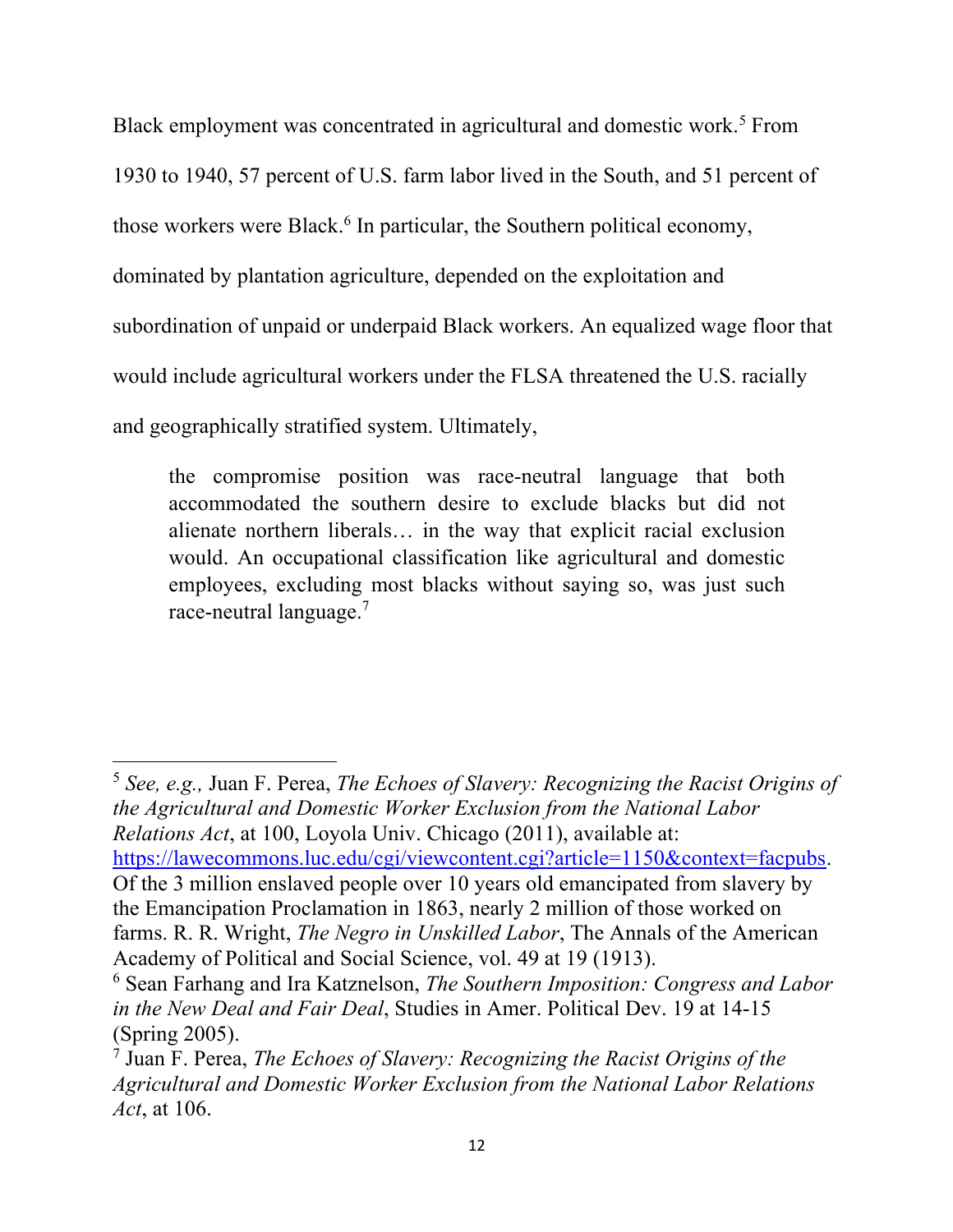GEO's practices operate similarly today. Detained migrants in the U.S. are disproportionately Black and Latinx.<sup>8</sup> GEO attempts to perpetuate a racist exclusion where none exists in the statute using its contract with Immigration and Customs Enforcement as an excuse for severely underpaying its detained workers. While race-neutral in language, GEO's argument results in exclusion of a category of workers — detained migrants who are disproportionately workers of color from basic protections like the minimum wage.

## **IV. Permitting employers like GEO to skirt minimum wage requirements hurts workers, law-abiding employers, and local economies.**

Washington's MWA's remedial purpose is to ensure that all workers are paid for work at wages that are adequate for the employees' maintenance. RCW 49.46.005. The Act begins with a finding that "[T]he establishment of a minimum wage for employees is a subject of vital and imminent concern to the people of this state and requires appropriate action by the legislature to establish minimum standards of employment within the state of Washington, therefore the legislature declares that in its considered judgment the health, safety and the general welfare of the citizens of this state require the enactment of this measure, and exercising its

<sup>&</sup>lt;sup>8</sup> Latinx and Black migrants are "disproportionately represented among those being apprehended, detained, and deported from the country when compared with their shares of the undocumented population." Elizabeth Aranda, *Racism, the Immigration Enforcement Regime, and the Implications for Racial Inequality in the Lives of Undocumented Young Adults*, Sociology of Race and Ethnicity, 2015 Vol. I(I) 88-104.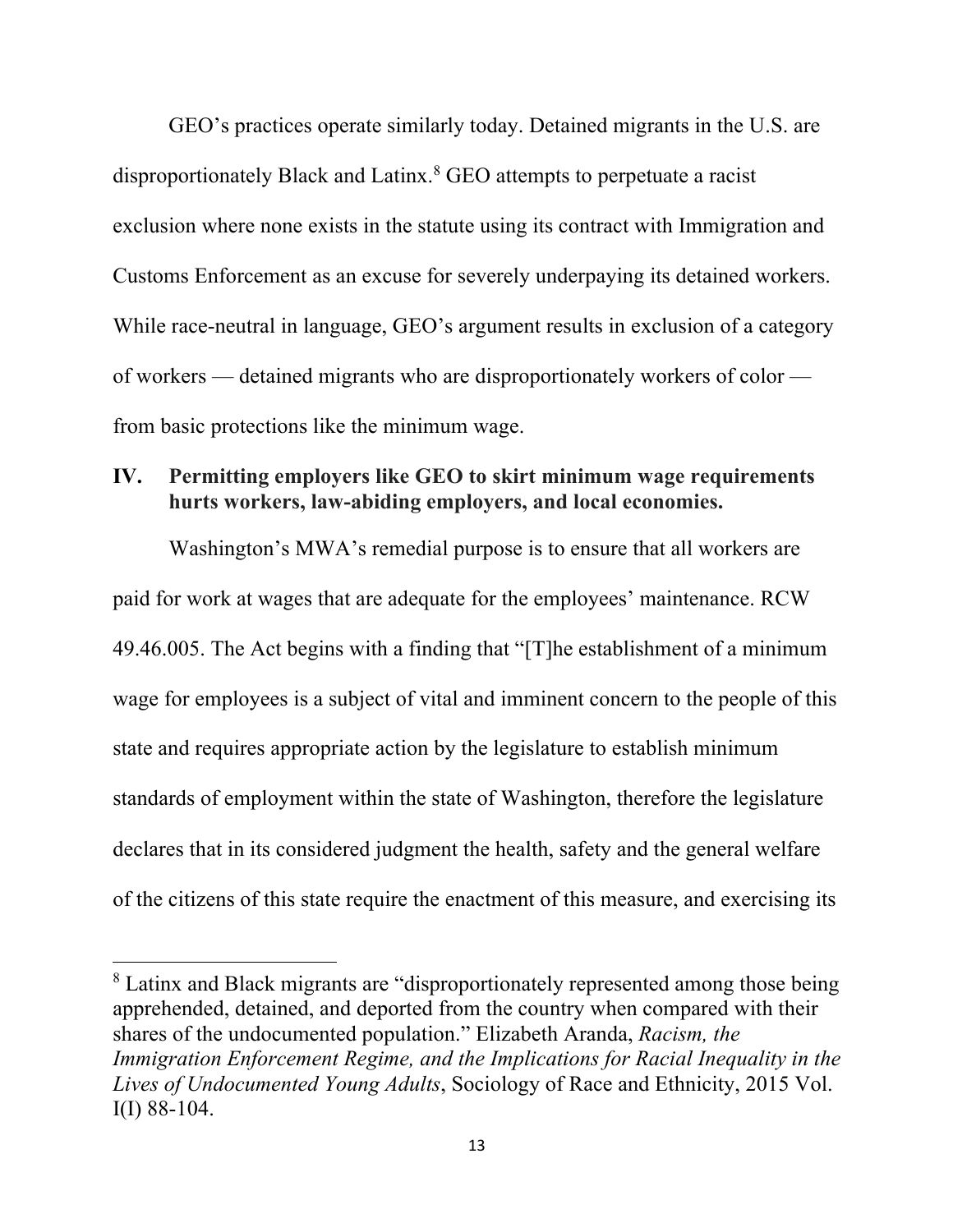police power, the legislature endeavors by this chapter to establish a minimum wage for employees of this state to encourage employment opportunities within the state." President Roosevelt's 1938 State of the Union speech similarly lifts up the importance of a minimum wage that covers all: "Millions of American workers receive pay so low that they have little buying power. Aside from the undoubted fact that they thereby suffer great human hardship, they are unable to buy adequate food and shelter, to maintain health, or to buy their share of manufactured goods."<sup>9</sup> *See also* Lily Roberts, *Raising the Minimum Wage Would Boost an Economic Recovery,* Center for American Progress, (Jan. 2021), available at: https://www.americanprogress.org/article/raising-minimum-wage-boosteconomic-recovery-reduce-taxpayer-subsidization-low-wage-work/ (noting the positive effects of a minimum wage floor with broad coverage).

GEO's practice of paying \$1/ day flouts the purposes of the MWA in three primary ways.

#### **A. GEO's underpayments harm workers and their families.**

GEO does not dispute that it "generally pays detainees the \$1 daily allowance ... for participating in the Voluntary Work Program." GEO's Answer and Counterclaim, Dkt. 28, at 5,  $\uparrow$  4.4. The current Washington minimum wage is

<sup>&</sup>lt;sup>9</sup> Jan. 3, 1938. Available at: http://www.let.rug.nl/usa/presidents/franklin-delanoroosevelt/state-of-the-union-1938.php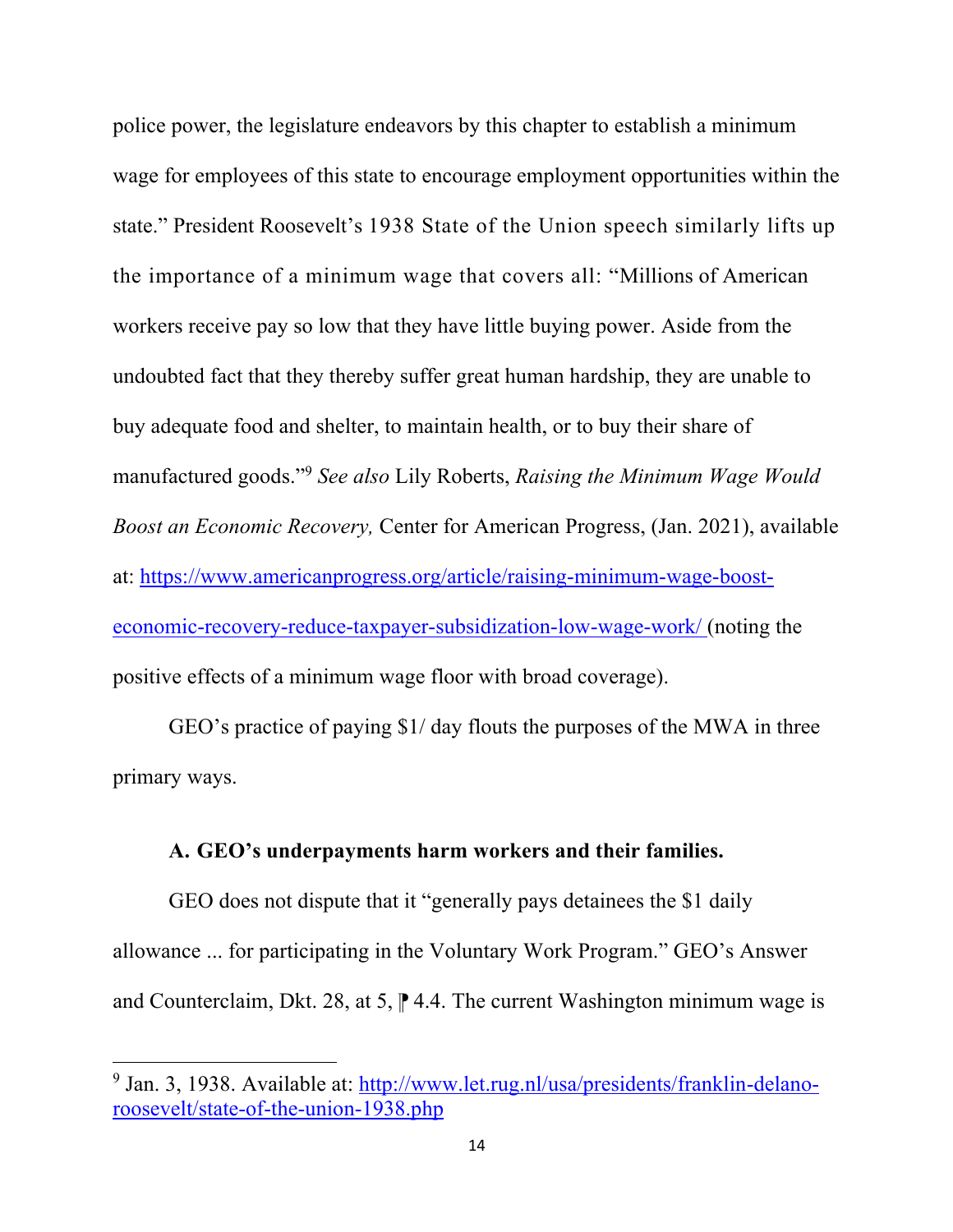\$12 per hour worked. RCW 49.46.020 (2017). Thus, under Washington minimum wage, a detainee is underpaid by GEO by \$11 for every hour of work and by hundreds of dollars each week.

The money lost is money that could go towards buying clothes, food, and other necessities for the workers and their children. The extreme underpayment consigns workers and their families to poverty. See, e.g., See David Cooper and Teresa Kroeger, *Employers Steal Billions from Workers' Paychecks Each Year* (Economic Policy Institute 2017), at 13-14, available at https://www.epi.org/files/pdf/125116.pdf (hereafter, "EPI 2017 report").

#### B. **GEO's underpayments harm law-abiding employers.**

The Washington legislature's intent in enacting its minimum wage protection was to remove substandard wages from competition. *See West Coast Hotel*, at 388 (noting that the Washington legislature saw worker exploitation as "the occasion of a most injurious competition.") And the FLSA states that "labor conditions detrimental to the maintenance of the minimum standard of living necessary for health, efficiency, and general well-being of workers … constitutes an unfair method of competition in commerce." 29 U.S.C. §202(3). Employers in an industry – especially highly visible ones – can "play an outsized role by sending signals regarding the potential to flout standards to other employers that are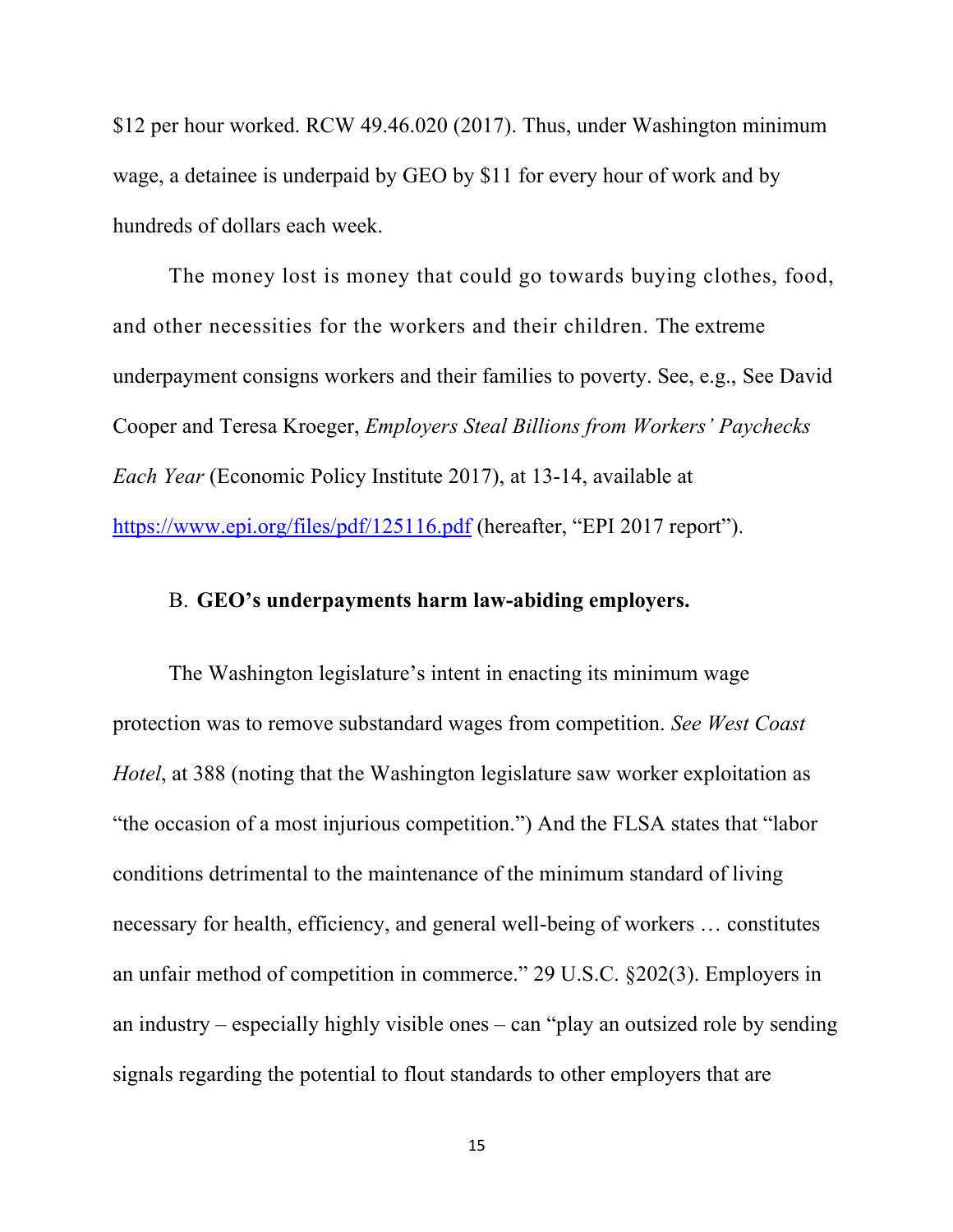similarly situated." David Weil, The Fissured Workplace: Why Work Became So Bad For So Many and What Can Be Done About It, 237 (Harvard University Press 2014).

As a large employer in Tacoma, and a dominant player in the private prison industry, GEO has tremendous ability to impact business norms, including rates of compensation. Paying some workers far less than minimum wage essentially allows GEO unfairly to compete with other Tacoma companies who do pay minimum wage. It also creates an incentive for other businesses in the area to do the same in order to remain competitive. The underpayment thus undermines one of the key goals of minimum standards: removing unconscionably low wages from competition.

### **C. GEO's subminimum wage pay harms the public coffers and economy.**

A lack of minimum wage payments contributes to the overall stagnation or depression of wages. "Inequality fueled by broad wage stagnation is by far the most important determinant of the slowdown in living standards growth over the past generation, and it has been enormously costly for the broad middle class." Josh Bivens, et al., *Raising America's Pay: Why It's Our Central Economic Policy Challenge*, at 6 (Economic Policy Institute 2014); *see also* EPI 2017 Report at 17 ("Whenever any group of workers can be exploited and paid artificially low wages,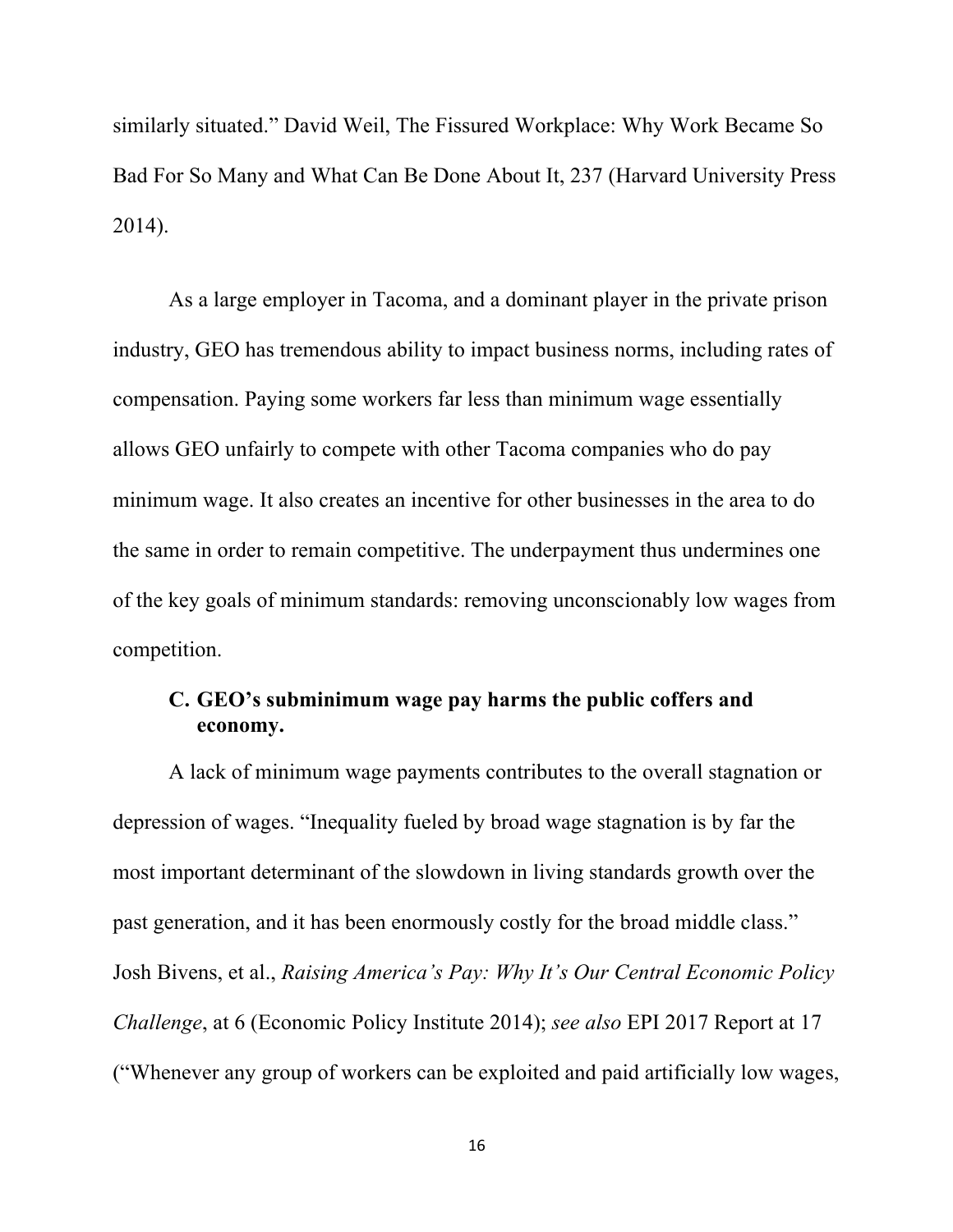it lowers the wages of similarly skilled workers and other workers in the same industry—regardless of those workers' nativity.") In addition, higher minimum wage levels have a direct impact on a range of economic and social challenges, including combating poverty and child neglect, improved health and educational outcomes. *See, e.g.,* Yannet Lathrop, *In Support of a \$15 Minimum Wage for all Workers in Vermont*, National Employment Law Project, April 2018 (citing studies), available at: https://www.nelp.org/publication/support-15-minimumwage-workers-vermont/.

If GEO were not able to rely on nearly free detainee labor, the company would need to recruit from the local Tacoma labor market and offer those positions at a wage compliant with Washington law. As a federal contractor, it would likely have to pay wages that meet the prevailing wage required by the Service Contracts Act. GEO itself highlights the positive impact that this would have on the local economy on its website's facility profile for the Northwest Detention Center, where it notes that its current non-detainee employees "were recruited from the local community and local vendors are used as much as possible. As a result, the center contributes significantly to the local economy through salaries and purchase of goods and services." The GEO Group, Our Locations: Tacoma ICE Processing Center, available at: https://www.geogroup.com/FacilityDetail/FacilityID/71 (last visited 5/26/22).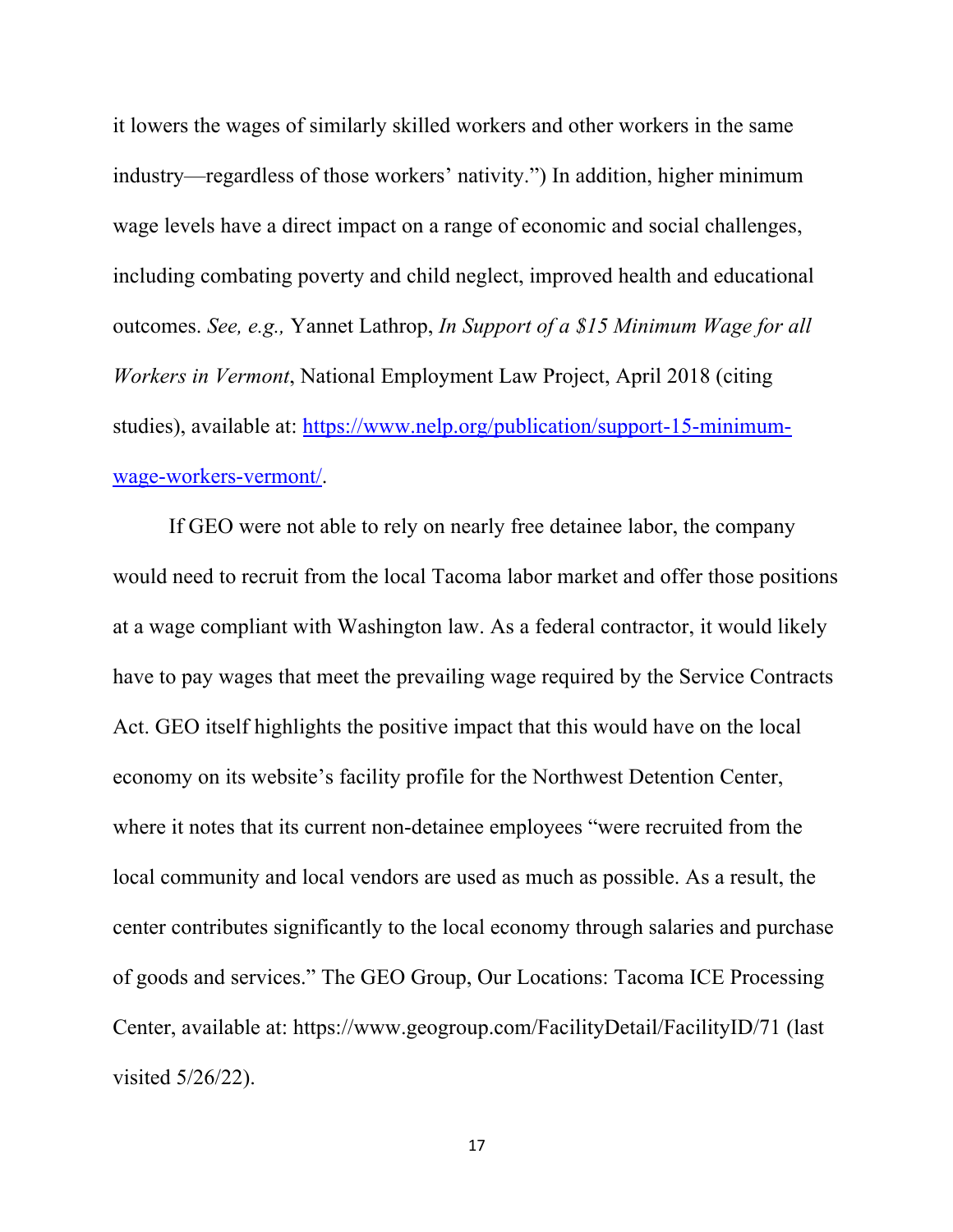GEO's \$11 per hour wage deficit is \$11 per hour that is not circulating in the local economy. In fact, the stimulus effect is not necessarily dollar-for-dollar; previous studies have estimated the "stimulus" effects of the minimum wage as \$1.21 for every \$1 increase (Sarah Anderson, *Wall Street Bonuses and the Minimum Wage, Institute for Policy Studies, March 2014, available at: https://ips*dc.org/wall street bonuses and the minimum wage/), and as \$700 per quarter for each \$1 increase (Daniel Aaronson et al, *The Spending and Debt Response to Minimum Wage Hikes,* Federal Reserve Bank of Chicago, February 2011, available at: file:///C:/Users/cruckelshaus/Downloads/wp2007-23-pdf%20(1).pdf).

#### **CONCLUSION**

GEO need not alter its basic contract arrangement with the government to run its immigrant detention center. All it needs to do is to "make sure [it] abide[s] by the protections that the Act[s] accord to working children [and persons]." *Lauritzen* at 1537. As Judge Easterbrook observed in his *Lauritzen* concurrence, "[t]here are hard cases …but this is not one of them." *Id*. at 1542.

This Court should uphold the decision of the jury after a trial, and order that the plaintiffs be compensated for all hours worked at the minimum wage.

Respectfully submitted,

Dated: May 26, 2022 /s/ Catherine K. Ruckelshaus